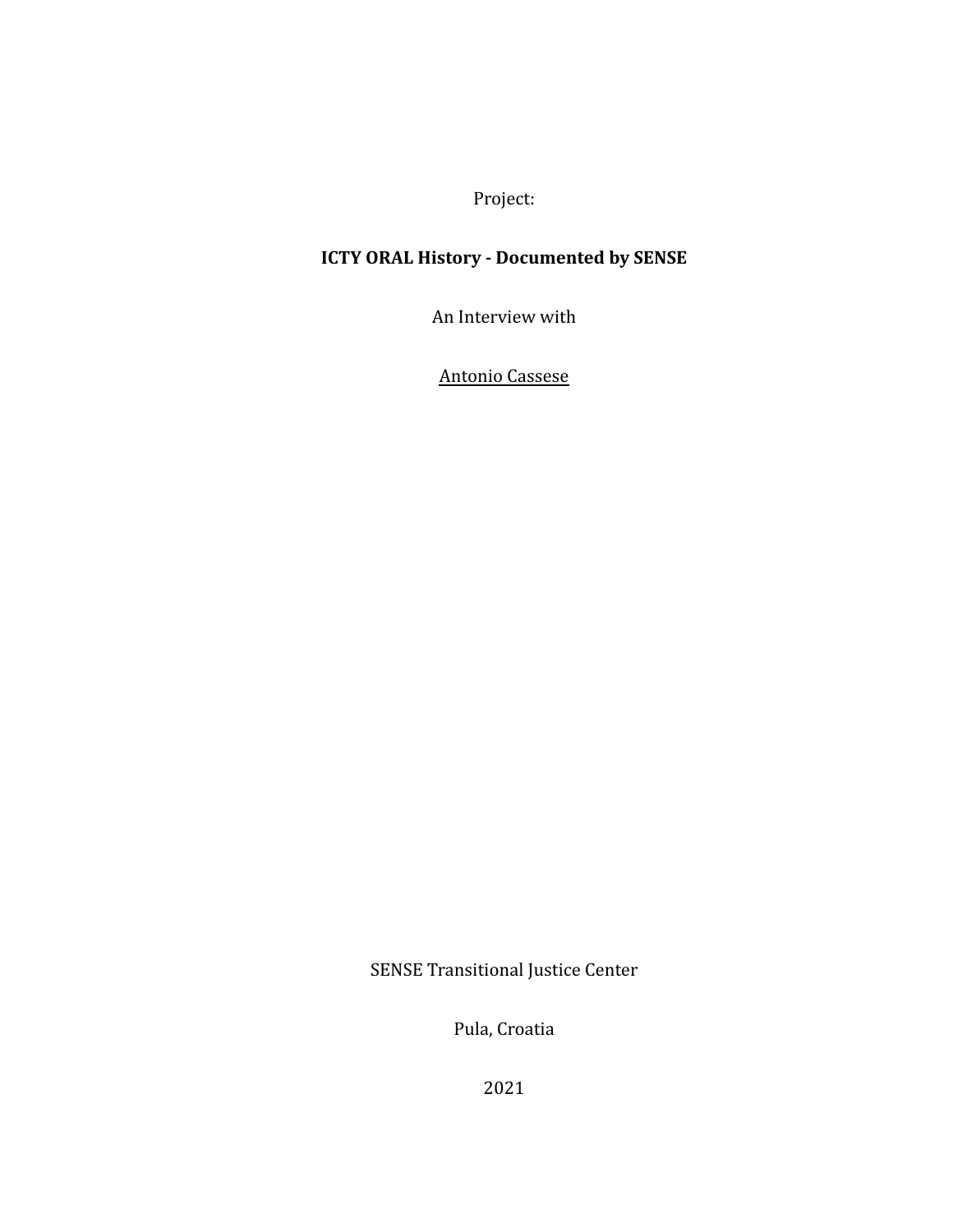Interviewee: Antonio Cassese (AC) Interviewer: Mirko Klarin (MK) Location: The Hague, The Netherlands Date: 15 October 2003

Antonio Cassese, the first President of the ICTY (1993-1997), in an interview from June 2003, speaks about the tribulations of the tribunal's first ten years and its struggle to survive and become respected not only by the states of former Yugoslavia but also by the international community.

AC: When I came here I hoped the Tribunal would start operating right away but I realized that actually, we had nothing, zero. We had no budget, no headquarters, no place to meet and to work and only 3 or 4 part-time, actually secretaries with a contract of 3 months only, and 4 or 5 computers. So, therefore when we met after the election of the president and the vice-president, and the chairman of the presiding judge of the Appeal chamber, all judges said: "Let's go back home and wait for the General Assembly to adopt budget because there is no point in remaining here". But I said: "Look, we are going to be paid. How can we justify being paid without working". They said: "But what can we do"? There was nothing, zero, there was no rules of procedure, no case, no prosecutor. We actually met a few days later the prosecutor. You may remember the first prosecutor was from Venezuela, Escovar Salom, and it was very clear he was not prepared to act as a prosecutor because he took time and said: "I can't accept yet because I may become Minister of Interior in my country and, as you know, the Minister of Interior of Venezuela might be even more important than the President. I want to go back and run for this new job, this new position".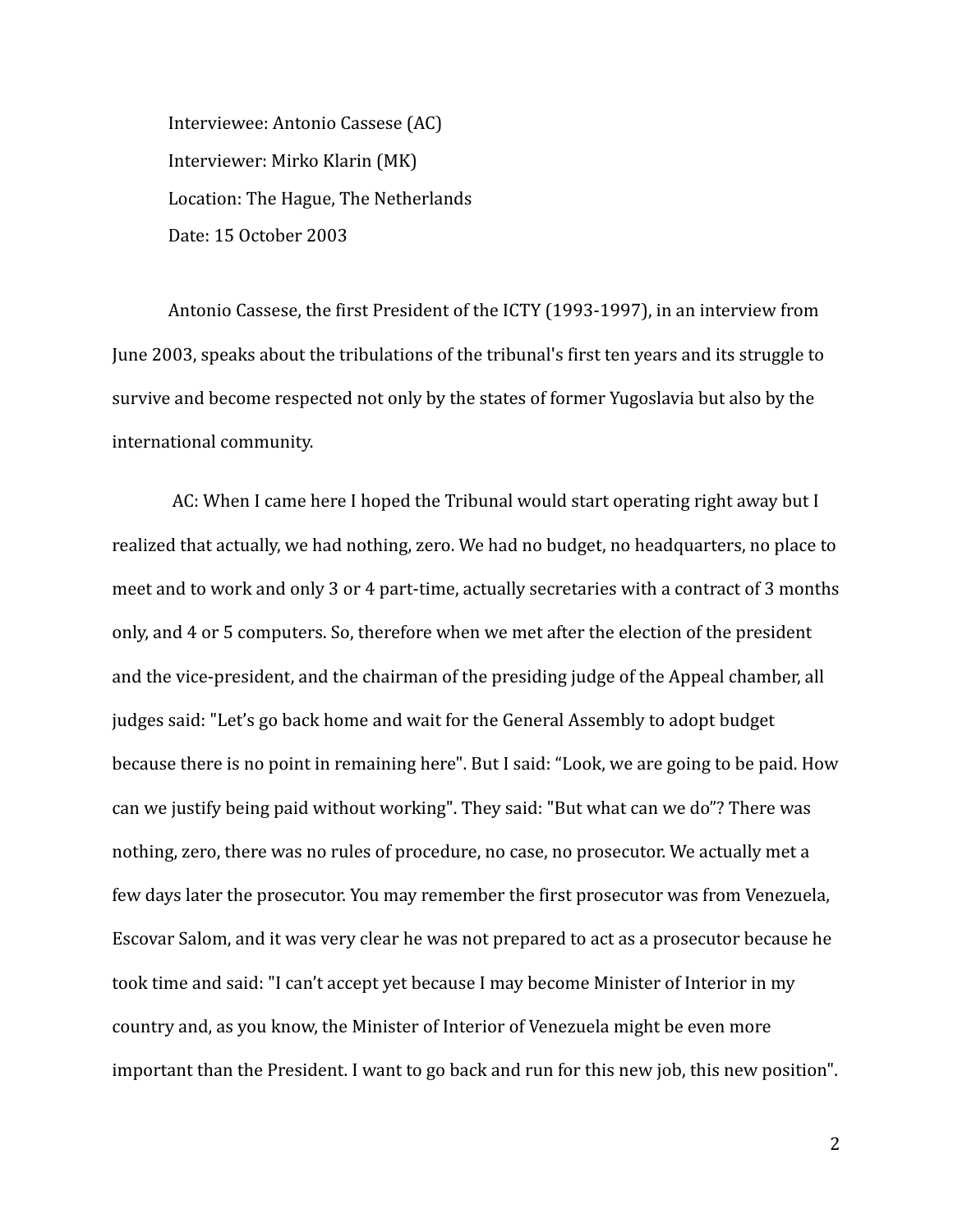So, it was very clear that he was not going to accept the position and, if I may be quite honest, the feeling of most judges was that he was not very particularly skillful man, he was not fluent in neither English nor French and we had no idea of his background. So, therefore as I said, there was really zero, nothing. All judges said then this was about ... we were sworn in on 17th of November and in early December we decided to go back home. I said, "You go back home, I must remain here. I will go just for the Christmas holidays but I will start working at least on the Rules of Procedure and Evidence. Let us do something." And this is what I did. I went home and I worked even on Christmas day, 6 hours only, on Rules of Procedure and Evidence.

MK: But, you were being optimistic in that time. Or, as you put it once, naive?

AC: I was naive, but I also thought that this was such a unique opportunity, that in a way to waste it would be a disaster. I thought that probably by putting a lot of pressure on some countries we would achieve something. I thought we must do something. I thought it would be utterly impotent of us to stay idle and wait for the General Assembly to pass our budget. And what to do with the budget? We had a provisional budget, which was just peanuts, of course, and the budget would be adopted by the next General Assembly in October/ November 1994, and we were in December '93. So, I mean I thought it was a question of morality. I thought it was immoral no to do anything. So, therefore I said: "Let us at least show that we are prepared and willing to work hard." The commitment, when we went home, was that we would meet in February and try to push Boutros-Ghali to appoint the prosecutor, actually propose a new prosecutor to the Security Council. And meanwhile, I said to the judges: "We prepare the Rules of Procedure and Evidence because we need this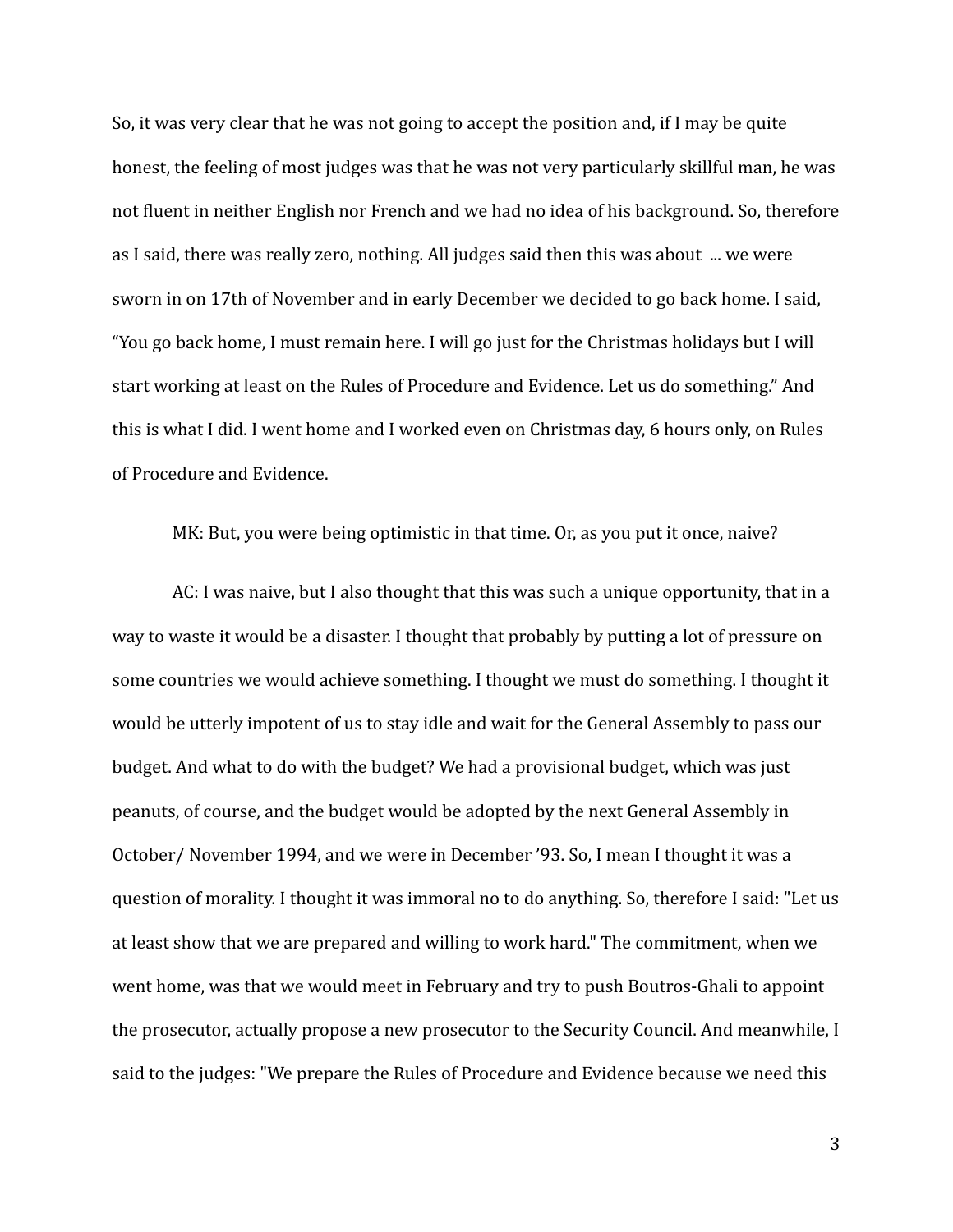legal framework".

So, therefore in a way, I thought ... you know the famous expression by famous Italian writer and politician Gramsci who spoke of the need for optimism of the heart and of the pessimism of the mind. I knew, if I could think in a cold way, I knew we had no chance of succeeding but I thought we should show a lot of enthusiasm and at least work, do whatever we could. We met again in February. I came immediately after Christmas and was alone until the judges came in February and in February, we spent three months drafting Rules of Procedure and Evidence, and then we asked Escovar Salom to come over to have a showdown with Boutros-Ghali. Boutros-Ghali came so I pushed Boutros-Ghali to come here, to meet all the judges and ask Escovar Salom and we decided that he should make up his mind. He said: "I will not accept. I am prepared to appoint a deputy; I appointed the deputy Blewitt." And then we also met to decide... Boutros-Ghali was very helpful and forthcoming. He said if you wish I can appoint Blewitt as the chief prosecutor and you know we met on a Saturday, all the judges. We asked Sir Ninian Stephen, as an Australian, to meet in private with Blewitt to ask him if he would be prepared and also to see if he was the right man and the conclusion was: No, he was not the right man. So, therefore, Boutros-Ghali phoned me. He said: "I will be on Sunday in Paris at the Hotel Crillon." He said: "I will not answer any phone call but your own because your phone call is so crucial". And I phoned him on Sunday and I said: "No, sorry, Blewit will still be deputy prosecutor and you will have to do something back in New York."

MK: OK, you got the money after a year or two, you had the Rules of Procedure and then realized that you were facing a much more serious problem than money and the rules,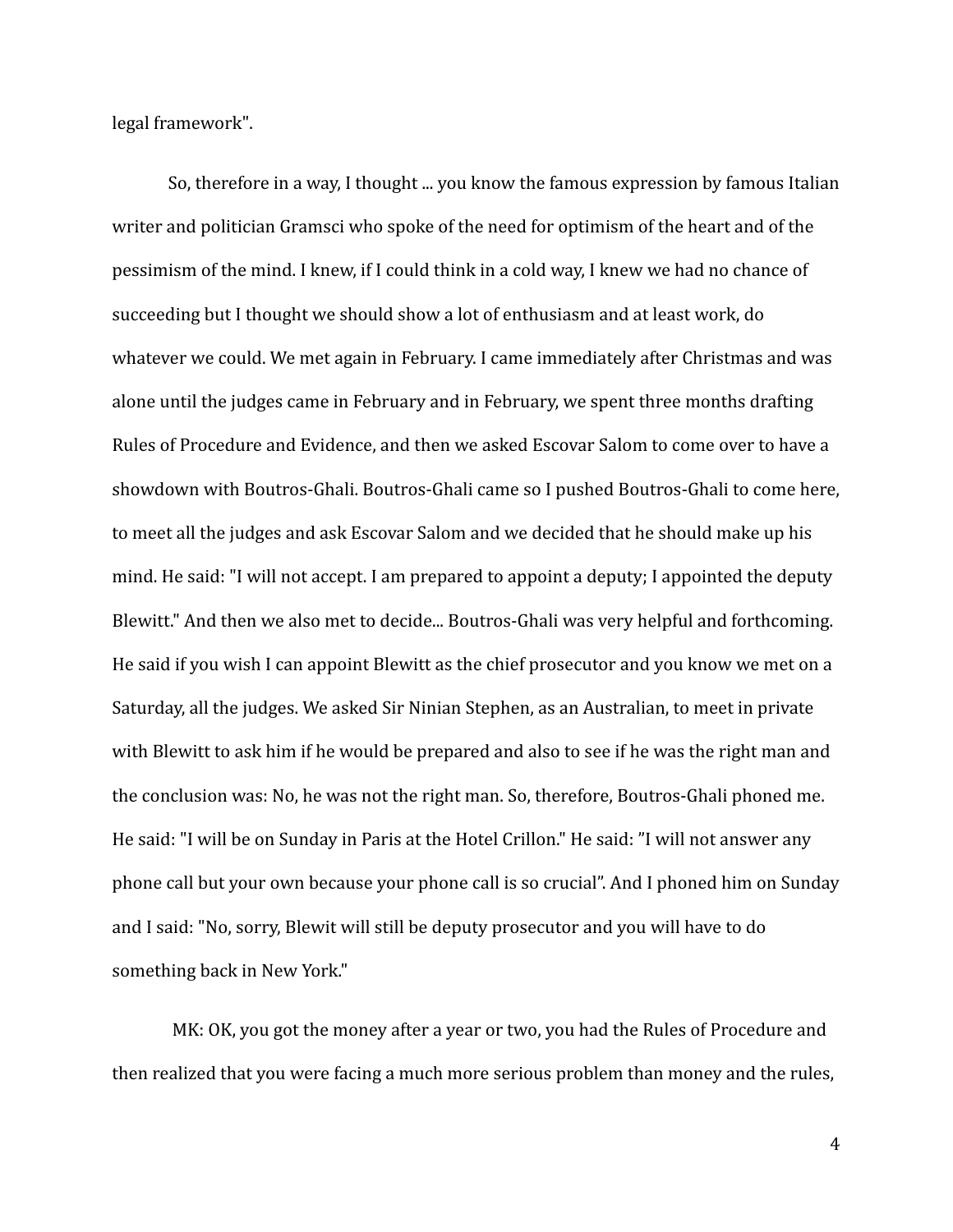the problem of cooperation on the arrests?

AC: No, actually, no. I think the question to ask was even more important, namely the prosecutorial strategy, the strategy that Goldstone was embracing, and he said from the outset very clearly that he would take what he called a pyramidal strategy and we thought that it was absolutely absurd, nonsense to start from the soldiers and go up to the generals. I remember I said to him: "Look, it will take you 20 years to arrest or indict Milošević, Karadžić, Mladić, and others, Milutinović... Only in 20 years. Why don't you start from the top?" He said: "No, I will start from the bottom". There was a struggle between the judges and the prosecutor. Huge struggle. You know that we adopted the resolution in January 1995. The judges adopted the resolution. Which is public. It is a public document where we took issue, in a way, with the prosecutor and we said: "We hope that our Tribunal will concentrate on the leaders". This was a major problem we had to face. And of course, it was improper for judges to interfere with the prosecutor, but we thought it was so absurd of the prosecutor to propose this approach that we had to interfere with him. All judges, we all said that we are part of the Tribunal, and we feel that we owe a duty to the international community and that's why we have to push the prosecutor to change his strategy and this happened in 2 or 3 months. He issued an indictment against Mladić and Karadžić. We adopted our resolution in January '95 and he issued the indictment a couple of months later.

MK: But at that time you two seemed like a perfect tandem and at least in the action toward the international community, the so-called international community, and you and Mr. Goldstone acted together fighting this negligence of the international community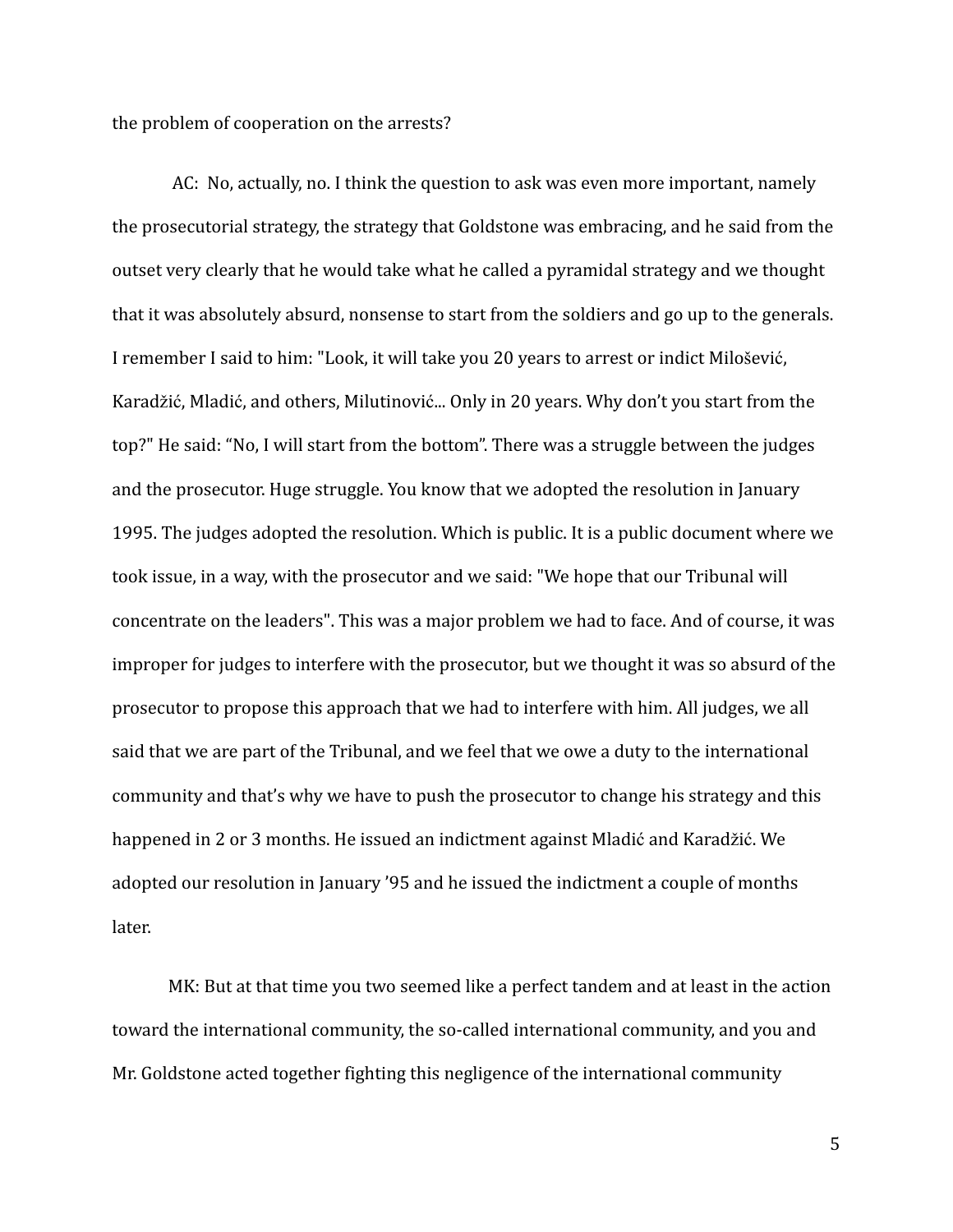against the Tribunal. Later on we didn't see such a cordial relation between the presidents and the chief prosecutors.

AC: No, I don't agree with you. Goldstone and I decided in a way to cover up conflicts and actually our profound difference in views on many issues because we both thought that we should act in the interest of the Tribunal. He decided to concentrate on the media. He said: "My chief purpose is to make the Tribunal credible in the international community by speaking to the media." And he was excellent in that respect. He was really so good with the media, forceful, effective, and with cordial relationships. I think this was a great success. Then he also said: "I must go and talk to governments." And he started traveling. We felt that he was traveling too much, he was away. He felt that everything should be done by his deputy and his staff, and he should be just in charge of relations with 1: media and 2: governments. "All right", we said: "You take this role." And I thought I should take a different role, namely, to push the Tribunal to improve, to streamline its procedure, and I thought I should approach leading personalities in the former Yugoslavia. Therefore, I went to Zagreb, to Belgrade, to Sarajevo many times to speak with either a foreign minister or, normally not to a president, but to the foreign minister and minister of justice, and many times to try to convince them to pass, to implement the legislation, to be cooperative. I feel, I may be wrong, but I feel that Goldstone concentrated on relations with Washington, and probably London, not so much Paris, but he was at least once a month in Washington or New York. He thought that the key was there, in the USA, probably, judging from the frequency of his travels to Washington and New York. In spite of major differences between Goldstone and the judges and particularly me, and in spite of the awareness by the judges that we should not interfere with his strategy, we felt that the prosecutor should not, in a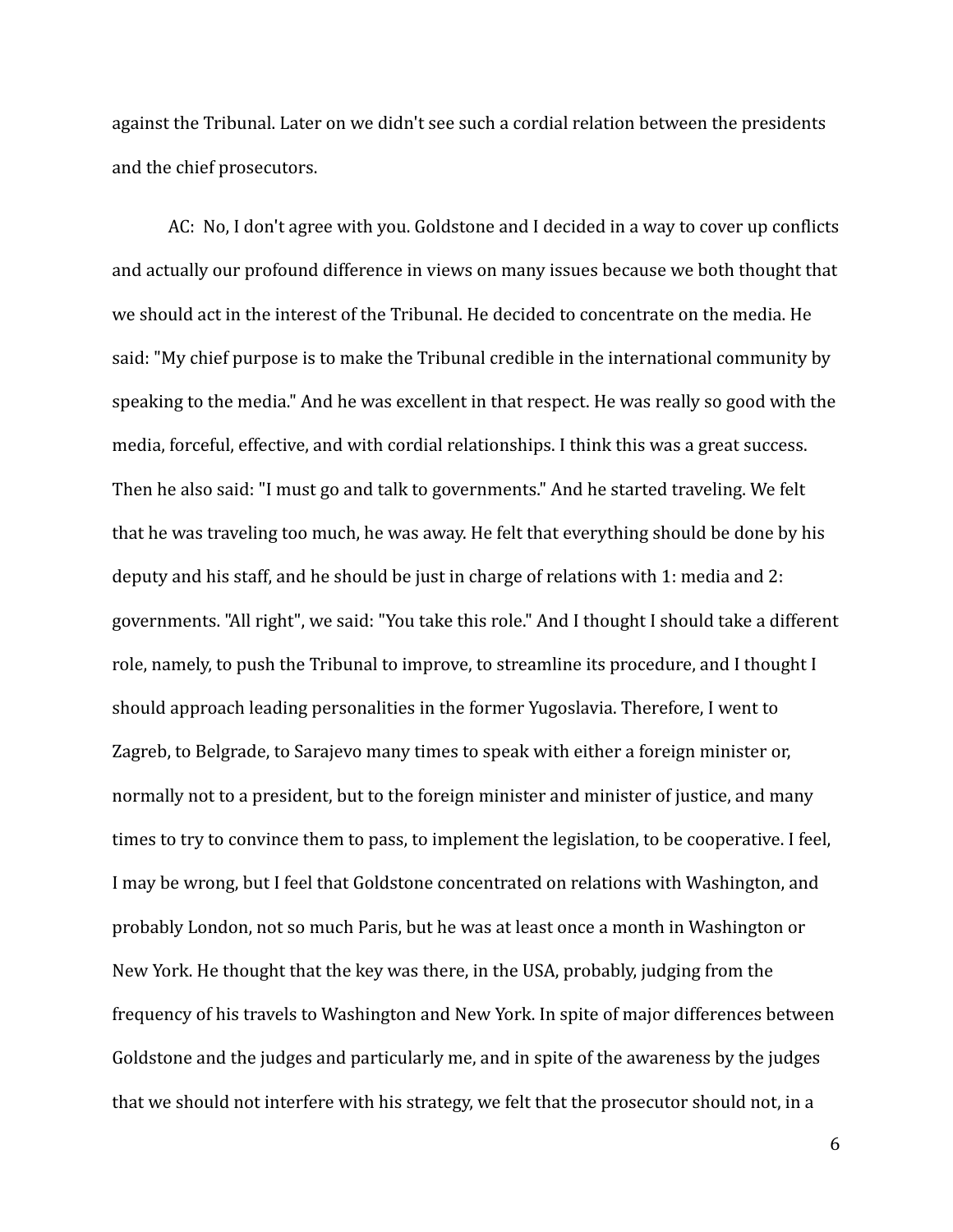way, poke the nose into cases. Not to say, look, you indict X, Y, and Z, but the policy, the general policy was of our concern, was a major concern of judges. So, therefore despite all that, we came to some positive results. In that period the Rule 61 of Procedures were successful - what the French call pis aller, better than nothing and also to vent our anger at the impotence of the Tribunal. At least we conducted Rule 61 proceedings and the indictment of Karadžić and Mladić was positive and then the arrest of Tadić was also ... and the co-operation of Germany was excellent. Germany has always been one of the best countries to cooperate with the Tribunal. In many respects really number one probably or number two. However. I remember I was in 95 or early 96 in America and I had a public lecture and I said: "Look if there are no developments and if states don't cooperate, I think we should pack up and go home." And this was reported in Christian Science Monitor. I was really despondent because in spite of two years of hard work, in spite of all that we had only Rule 61 proceedings and the beginnings of Mr. Tadić case. Very little for two years of hard work.

MK: How close were you at that moment to resigning? Were those ideas shared by the other judges?

AC: Yes, on at least two occasions many judges in a plenary meeting expressed their frustration, and one or two judges, I remember in particular, one senior judge, very important senior judge said: "Well is there a point in continuing our job? Why don't we resign?" and I immediately agreed and other judges agreed and then we said: "Let us send message to governments. If they don't do something positive, if they don't give more money and also if they don't push the states of the former Yugoslavia to cooperate let us all resign".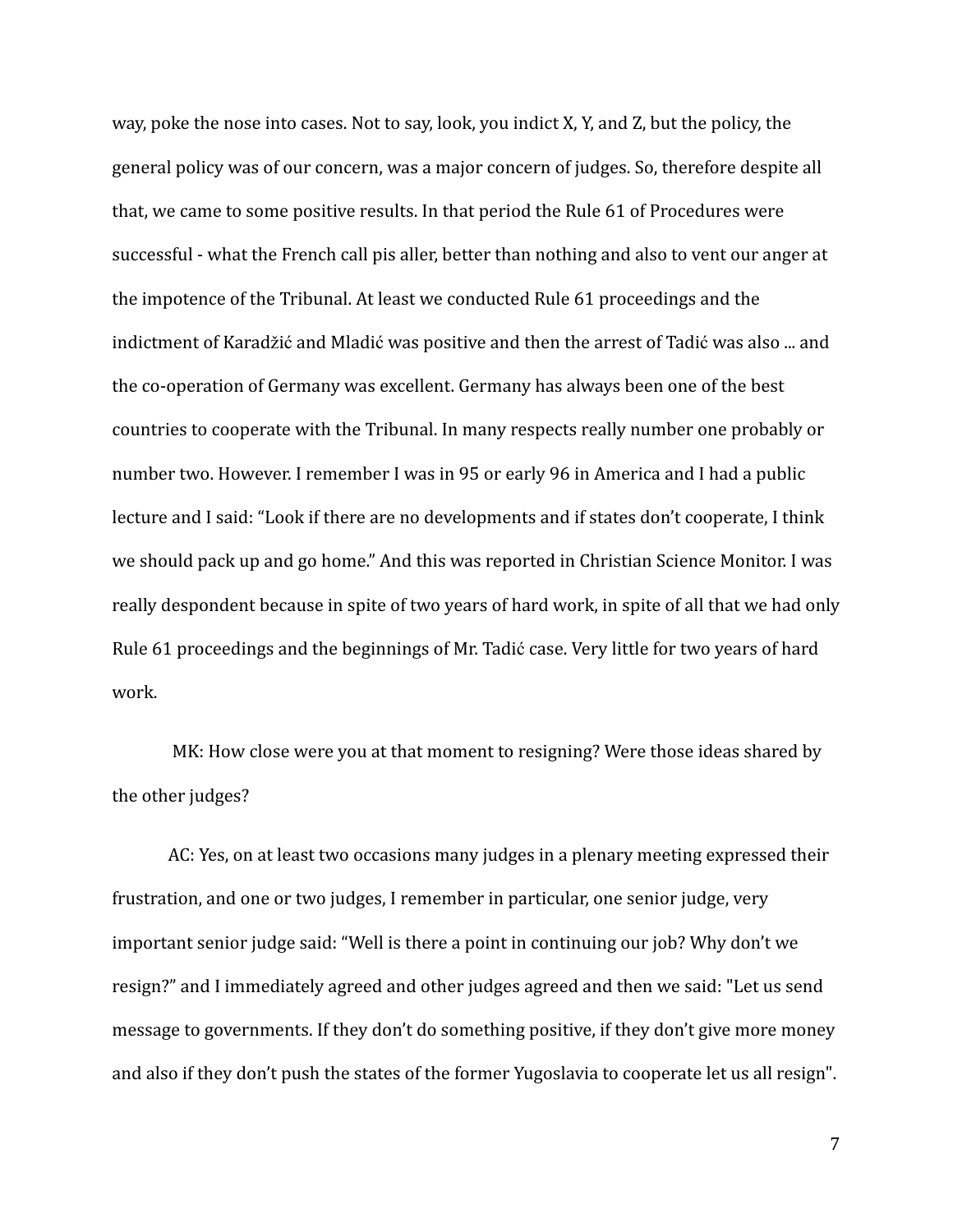And this was a serious threat, very serious. Of course, it was a threat. We said that we would resign in the hope they will push us not to resign, that they will do something. The Americans actually changed their attitude. The Americans became more cooperative. In particular, I would say, Madeleine Albright, deserves to be credited with all this success. She was extremely helpful from the outset. Without Madeleine Albright, I think Tribunal would not be a success story. She was the key person because she was powerful, she was influential, she was genuine in support for the Tribunal. And she pushed David Sheffer to do a lot for the Tribunal. When she became the state secretary she acted through David Sheffer who became ambassador.

MK: Were you afraid during the Dayton peace negotiation that they can make a deal which will push the Tribunal aside for the sake of peace?

AC: No, no, because I was consulted. I had a lot of meetings, with the Americans in particular, not so much with the French and English but the Americans. I was almost two or three times a week in the American Embassy in The Hague to have important talks with the people from the US State Department or the ambassador's deputy or his legal expert. It was very fruitful. From the outset, Americans who were behind the Dayton agreement made it very clear they will not set aside the Tribunal therefore there was no fear on our side. I always reported to my fellow judges. Whatever I did was put on paper and reported to the judges. I normally circulated weekly confidential reports to the judges so they all knew every week what I was doing as president and I was very active as I say. They said from the outset we will not push aside Tribunal, instead, we will put in some sort of clause stating that the parties to the Dayton agreement must comply with the Tribunal's decisions.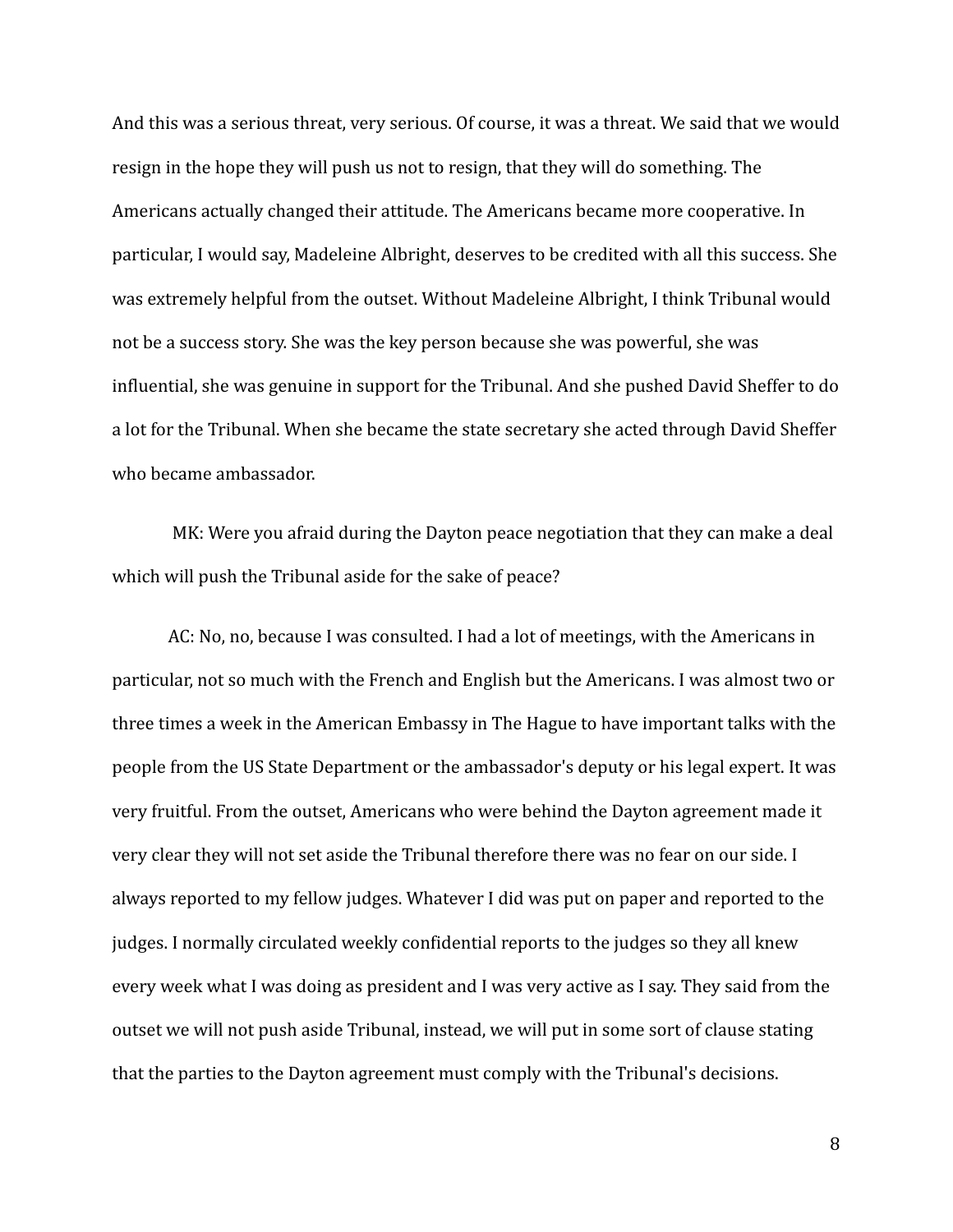Therefore, there was no fear. My problem was that I wanted to ask them to do more, and I made various written proposals, namely that the NATO forces in B-H should be given the task of enforcement by the police agency..., sort of police, the enforcement agency. They should be explicitly entrusted with the task of arresting people. The reply was "no". Probably this came from the Pentagon and the formal reply was: "No, we can't because these are soldiers, they are not allowed to act as policemen and not able to be policemen". These are soldiers, they have to fight against the enemy, they can't arrest indictees, or suspects, or people accused of crimes. So, therefore, they said: "We can't." I said: "Well, why don't you create a team of enforcement agents, I mean police officers from the UK, France, from the US?" And therefore I said bluntly: "Your counterargument is a pretext, it is a formal argument", and they said: "Don't ask too much." So therefore I accepted it but there was never any fear they would drop or jettison the Tribunal - thanks to the Americans. I think the Americans played a very good, important role in the negotiations and with us.

MK: The Dayton agreement was concluded and there were 70 or 80 thousand troops in Bosnia but still for a year and a half there were no arrests, until the summer of 97. In the meantime, you had to struggle with the Peace implementation council and you made a small scandal in Florence, in June 96. Can you give us your account of it, what did you want to achieve and why the governments reacted so harshly?

AC: The substance was that I made a small speech, a very short speech, in which I said, "let's face the situation realistically. You have so many soldiers there and there are still two people at large, Karadžić and Mladić." It would be ... Mladić, people thought, was still in Bosnia. In any case, Karadžić was in Bosnia and Herzegovina and he could be arrested and I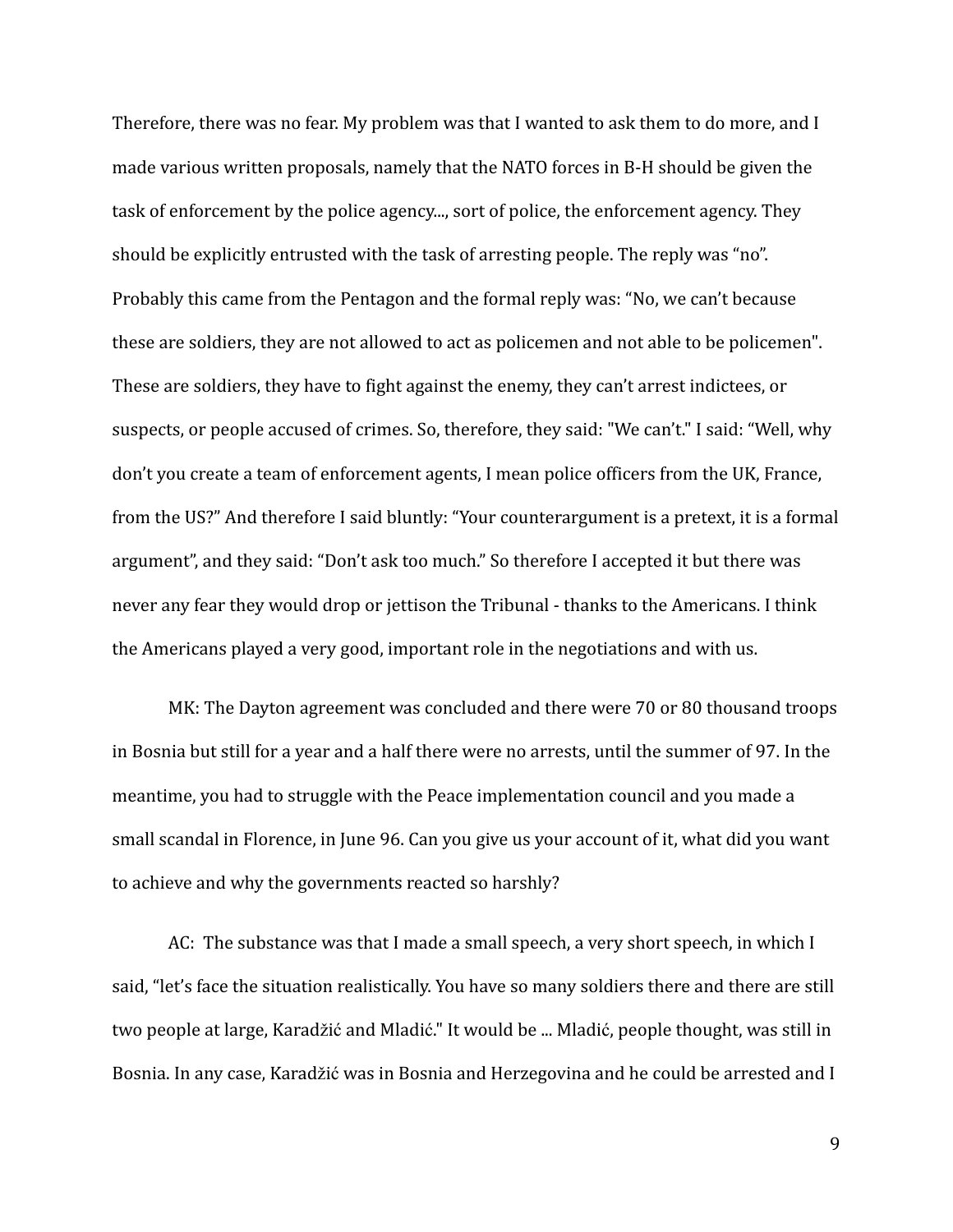said, "Why don't you arrest him or them and if the Belgrade authorities don't act or people or the NATO cannot act because of lack of cooperation by the authorities in Sarajevo and Belgrade, why don't you issue sanctions?" And I suggested a few sanctions that could be adopted by the countries concerned. I remember at the end of my speech there was some applause by a part of the delegation from Bosnia and Herzegovina and then sort of silence, terrible silence. People were shocked. And I saw the Italian foreign minister who was presiding, Lamberto Dini, whom I know and I knew he was upset and he looked at me and said: "After the speech by president Cassese, of course, we have to rethink the whole situation." The meeting was adjourned and I remember I was approached by an ambassador from the area and he told me: "Look Nino, you are silly because the Americans are really upset. Why did you say so many things against?" I said, "I thought this was my duty" and of course then quite a few foreign ministers, in particular from the Nordic countries, told me or through other people let me know that I had overstepped my function. Because my function as a judge and a president was not to suggest sanctions. This was for politicians. Again, I said, "Look, it is your very formal and formalistic attitude that judges should only judicate." Yes, if they have cases, if there is somebody at trial, in court proceedings. But if there are no cases, at least the president, not the judges but the president in his authority as the head of the whole institution, with authority provided in the Statute because he has to report to the Security Council and the General Assembly, he may make proposals for more effective action. I am only suggesting taking more forceful action. There was a clash and of course, I was totally dropped. There were interviews. I immediately realized, in a matter of half an hour after talking with this ambassador from the area, the former Yugoslavia, who was very close to the Americans and also a friend of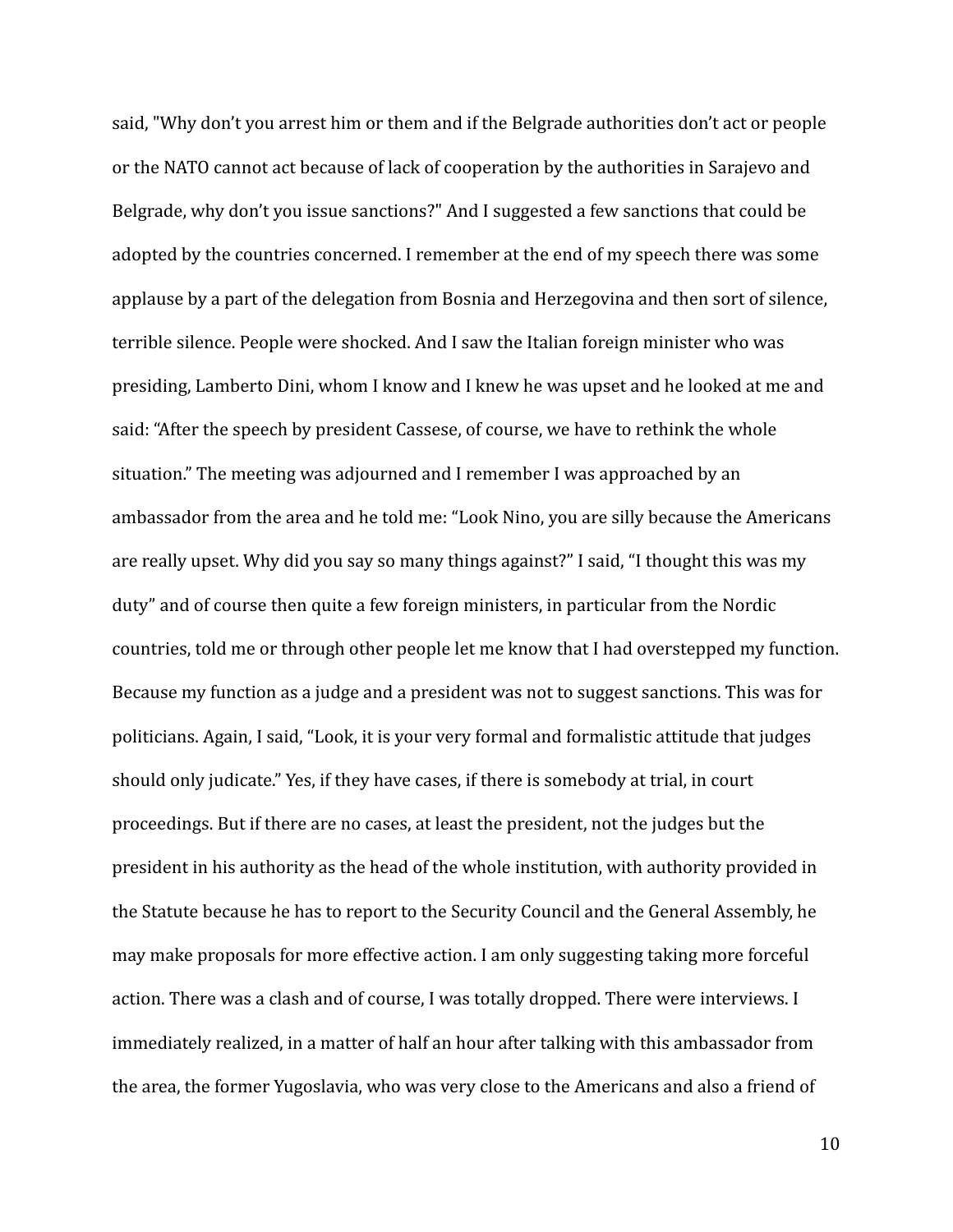mine. He came to me and said: "Look, the Americans are so angry at you that you probably made a disaster." I said: " I don't know, This was my duty, I felt this was my duty. Probably I was awkward, not tactful." The result was that ...

MK: The result was that you have not been invited to the next conference in London.

AC: I was not invited to London. I was not invited at all, and there was a general feeling in many foreign delegations that I had not behaved in a proper manner. But as I said, since I felt this was my duty, my moral duty not legal duty, and this was not beyond my function I went on working. This was in '96, I had been re-elected for the second time and despite my request to all judges to take over because I was really so exhausted after two years. I went to see all the judges, all the other judges. We were only 11. So, the 10 judges were all asked by me if they would like to take over. Since they said "No, you should go on", I had been reelected, so I felt that I could go on and I was not scolded or reprimanded by the other judges. I went on and I stepped down in '97 as you know.

MK: Can you recall what was behind the scenes? There were some initiatives from some member states, Germany I think, that the Tribunal should be invited. The conservative government in England was not very helpful.

AC: No, also because the foreign minister was, I don't remember his name, the conservative foreign minister...

MK: Rifkind...

AC: Rifkind. I can tell you, this was the only time in my life that I had an appointment with a foreign minister, the appointment was for 15 minutes, and that after 7 minutes of a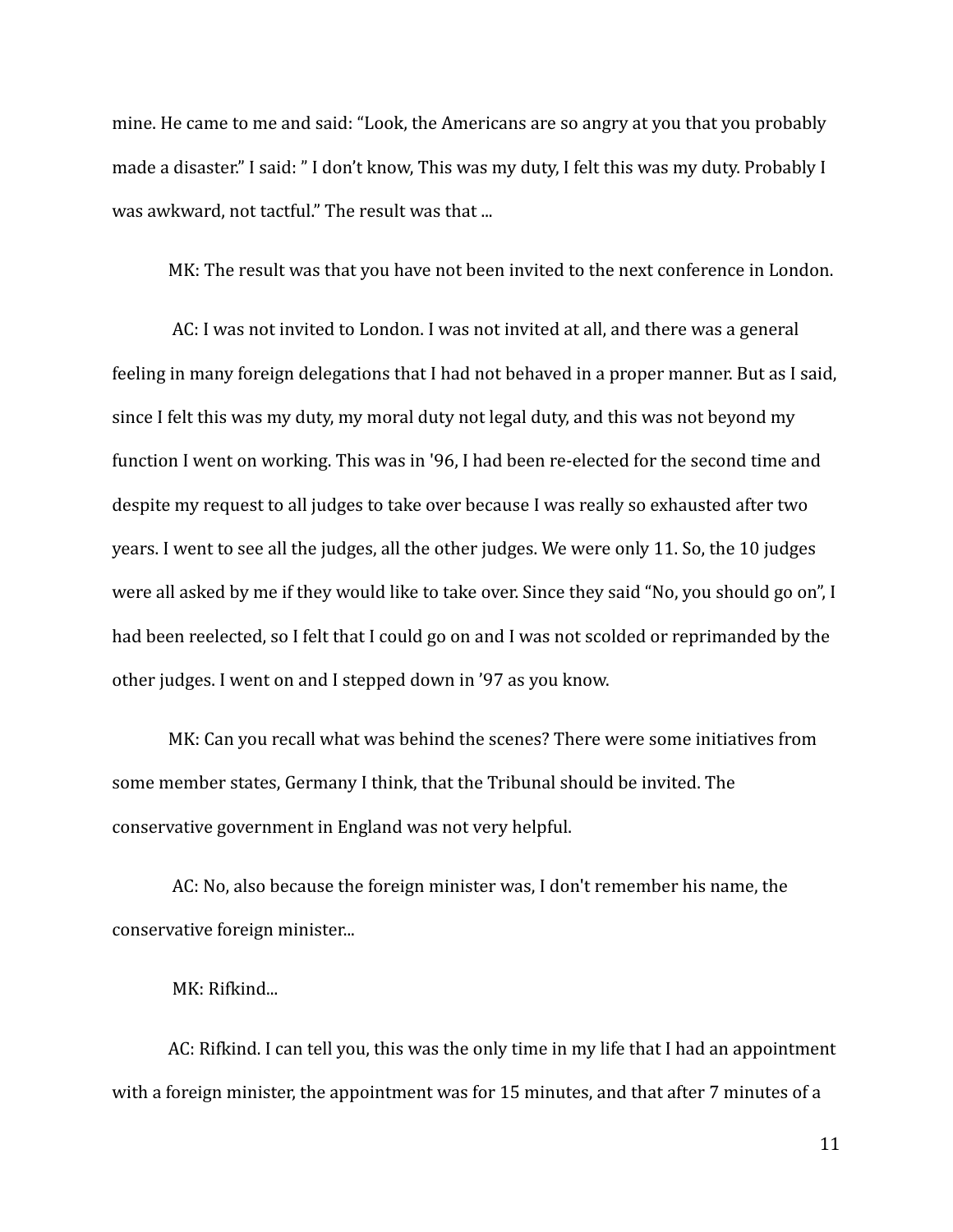talk I said: "Dear Minister I don't want to trespass on your precious time and if you don't mind I will take a leave." I went away because I thought he was saying so many stupid platitudes that there was no point in spending, what, 8 more minutes with him just to listen to platitudes he was saying, you know, "the Tribunal is important, we will do whatever we can." And I had a list of issues, questions. He knew because I normally send the agenda in advance and the issues I want to address, and could foreign ministers prepare, and they already have an answer or try to have an answer but he was clearly... So I said: "Thank you, I don't want you to waste your time." Actually I did not want to waste my time with this Rifkind. Rifkind was part of the British establishment, which was not interested at all in the Tribunal, who thought it was just a pain in the neck, a nuisance, whereas Klaus Kinkel, the German foreign minister, was terribly good, he was terribly effective. I met him three times and each time he was extremely helpful and did a lot for the Tribunal. That is why he insisted, not because of me, that we should be invited, I mean the Tribunal should be invited. At that stage I was really exhausted, and also fed up with all this political pressure and political criticisms by foreign ministers. Then also Arbour had taken over and I felt Arbour was actually more competent and more forceful than Goldstone so that's why and I thought she should take over and go on. Later on, McDonald was elected. They didn't get on very well, I was told, but I don't know.

But, it's not true that I got on better with Goldstone than Arbour. Not at all. With Louise Arbour, we had a lot of disagreements but very candid, very frank, between I think two competent people. We disagreed, but we enjoyed our disagreement. Because we felt that we were both professionals interested in a good Tribunal, in making the Tribunal better and better.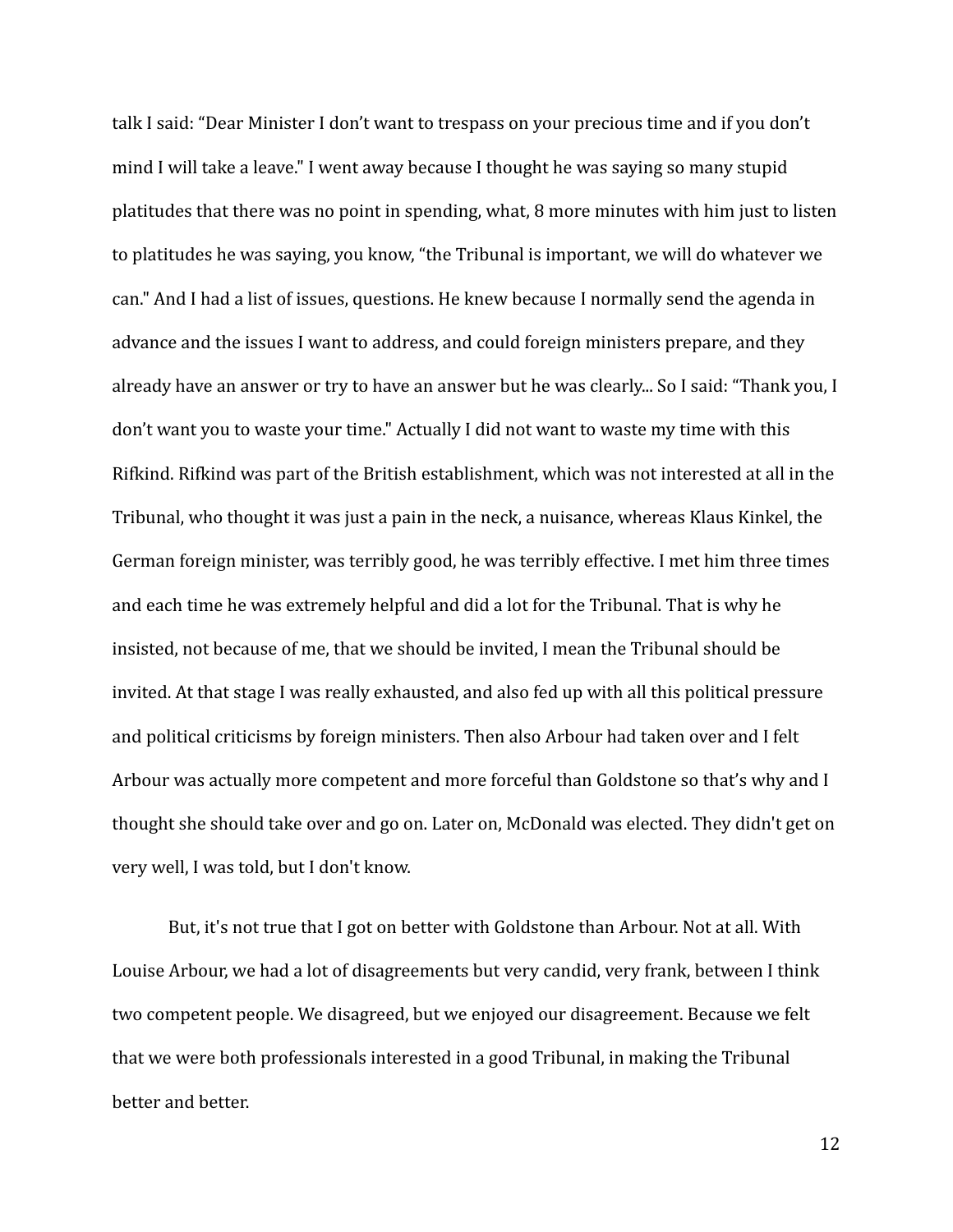MK: I think that since Arbour took the position, the dividing line between the chambers and the OTP became very clear. Before that, you acted almost as partners with the Office of the Prosecutor. That was an outsider's impression. With a good reason, you battled for survival, and you can have a case in which you would be on different sides.

AC: No. Yes...The difference between Goldstone and Arbour is that... when Arbour came we already had cases and therefore she was right in saying: "Look, you judges, you take care of cases and you can not interfere with me, with my cases." Because we had cases and also because her prosecutorial strategy was much better in the view of the judges. Namely, from the outset, she said: "I would drop many cases against minor indicted soldiers or guards of detention camps. These are cases that should go sooner or later to national tribunals, not cases for an international tribunal. I will concentrate on the leaders." We were very happy. So there was no reason for us to interfere with her strategy. And secondly, we had cases. So, therefore the sort of separation she pushed for between the judiciary and the prosecutor's office was accepted by everybody and was in the best interest of the Tribunal.

MK: You mentioned the role Madeleine Albright had, Kinkel had his own, but I think one of the turning points in the international community's attitude towards the Tribunal was in the beginning of '97 when the Labour came to power and Robin Cook became the British minister of foreign affairs. You cannot deny that the British forces had the main role in the operations of arrest of the accused, I mean, 80 percent of the arrests were made by the British and it has started when this Rifkind was removed, and the new people came to the Foreign Office.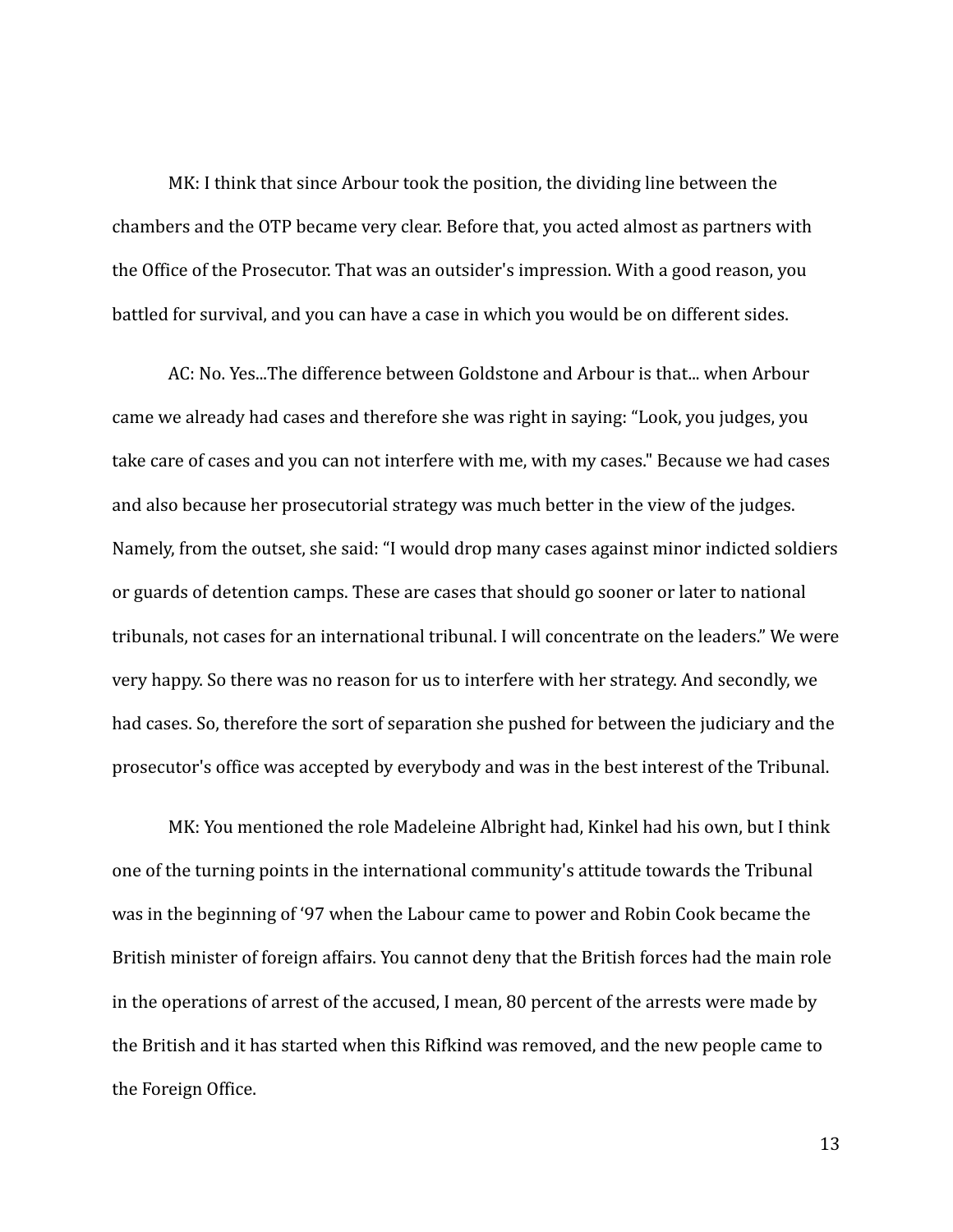AC: I fully agree. This was a dramatic change because the British became extremely supportive and in particular, Robin Cook was extremely supportive. I think Louise Arbour met him a couple of times. I only met the deputy Foreign Minister who was very good, I don't remember his name, but he was very good. We had a short meeting about technical problems of cooperation and so on. But thanks to him, as you said, they arrested quite a lot of indicted in Bosnia and Herzegovina. This was very important. From that moment onwards the Tribunal got a lot of people in prison. Whereas for the French I had wonderful meetings in Paris with the prime minister, the foreign minister, and the minister of justice but I must say they said a lot of good things to support the Tribunal. I had to have a meeting with Chirac, he was the president already, but at the last minute the meeting was canceled, but Chirac let me know that he was extremely supportive of the Tribunal, but I felt that this was a lot of words, I never saw those promises turned into the reality. Actually, I also hinted at the rumors spread by American diplomats about, these were rumors, the unwillingness by the French to arrest Karadžić and I hinted at those rumors but they rejected these innuendos, saying these are insinuations, that there is no truth in those insinuations.

MK: What can you tell me about political pressures on the Tribunal during your time as the president?

AC: There were never political pressures but there was one episode, which is very well known by now because Goldstone made it public. We had all taken the commitment not to make this episode public for obvious reasons. Namely, the visit of the Russian ambassador who asked to rescind, to quash the arrest warrants against Karadžić and Mladić. He came on a Sunday and he found me and of course I told him: "It is absolutely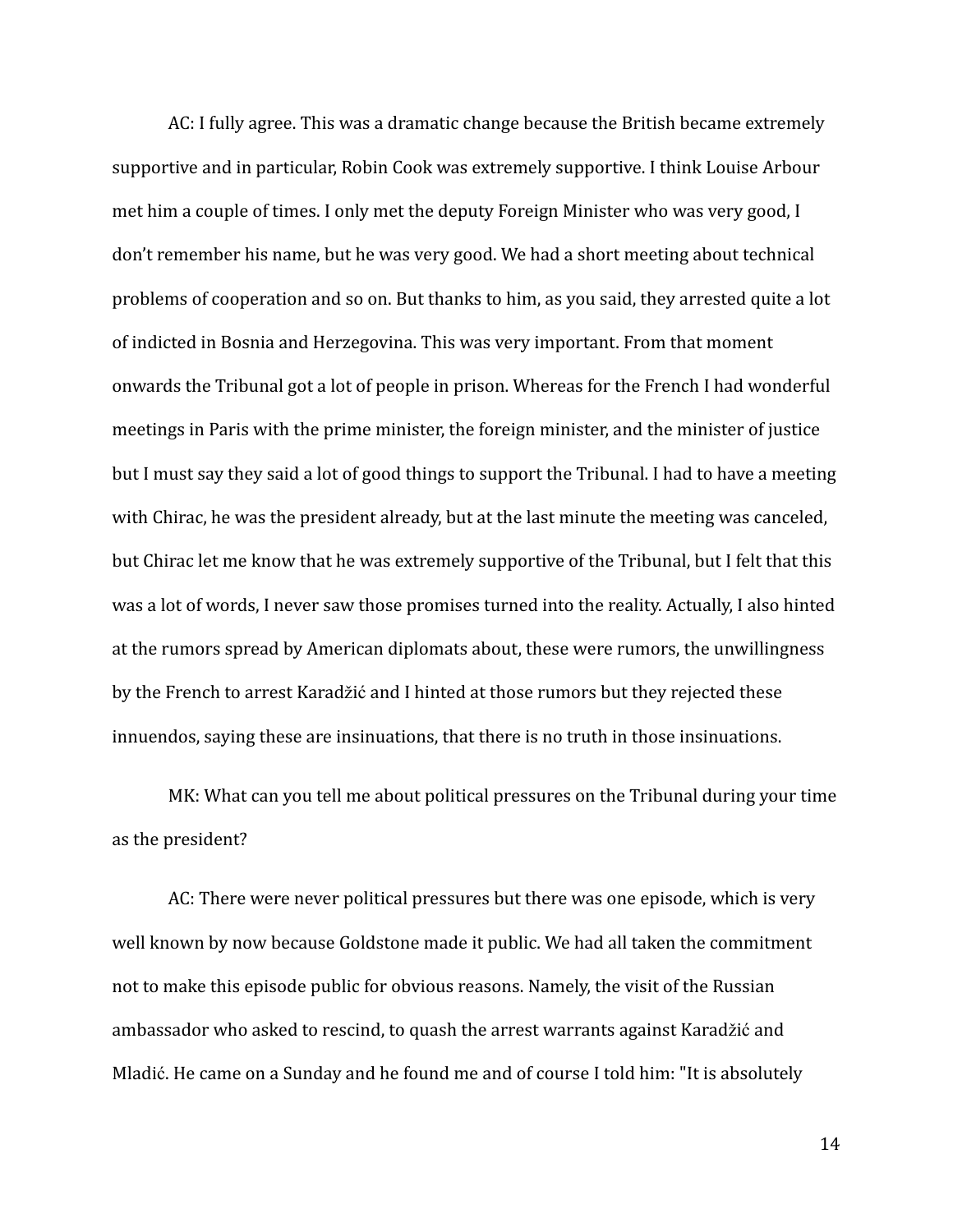impossible, let us phone Goldstone together, he will confirm." And Goldstone said and... I said if Goldstone withdraws indictments we will oppose it, we will not allow that and in any case, I am sure Goldstone will never do so. And Goldstone, on the phone with the ambassador, in my office, phoned, through me the Goldstone, and Goldstone said, "I fully agree with President Cassese." So, the ambassador, who was an excellent, very clever man, went home without anything. But it was not political pressure. He said, "Look, you understand my position. I got instructions from Moscow. It is a very urgent matter, please let me know what you are going to do." When he went off an hour later, he was very happy. He said, "For the first time in my life I have settled a matter in one hour on Sunday and will send back a cable to Moscow at least with the full details of what to do and why you are not accepting our proposal."

MK: Was that before the Dayton negotiations?

AC: I think so, yes. Dayton was in November and this was in September, October. It was a few weeks after the issuance of indictment against Karadžić and Mladić. I remember it was sunny here. It was probably in July/August, and I remember vividly it was a Sunday. I was alone, there was nobody at the Tribunal. At that stage, there was not even a guard, somebody at the guard stand. Somebody was calling with a Russian accent and said, "Can I speak to the president?" I said I am the President; I am the only one working in the Tribunal. I remember I apologized for not having a tie. I had just a pull.

MK: But there must have been some other reactions coming to you after this indictment by the so-called negotiators like Lord Owen…

AC: No, no pressure on me of any kind. You mean political pressures?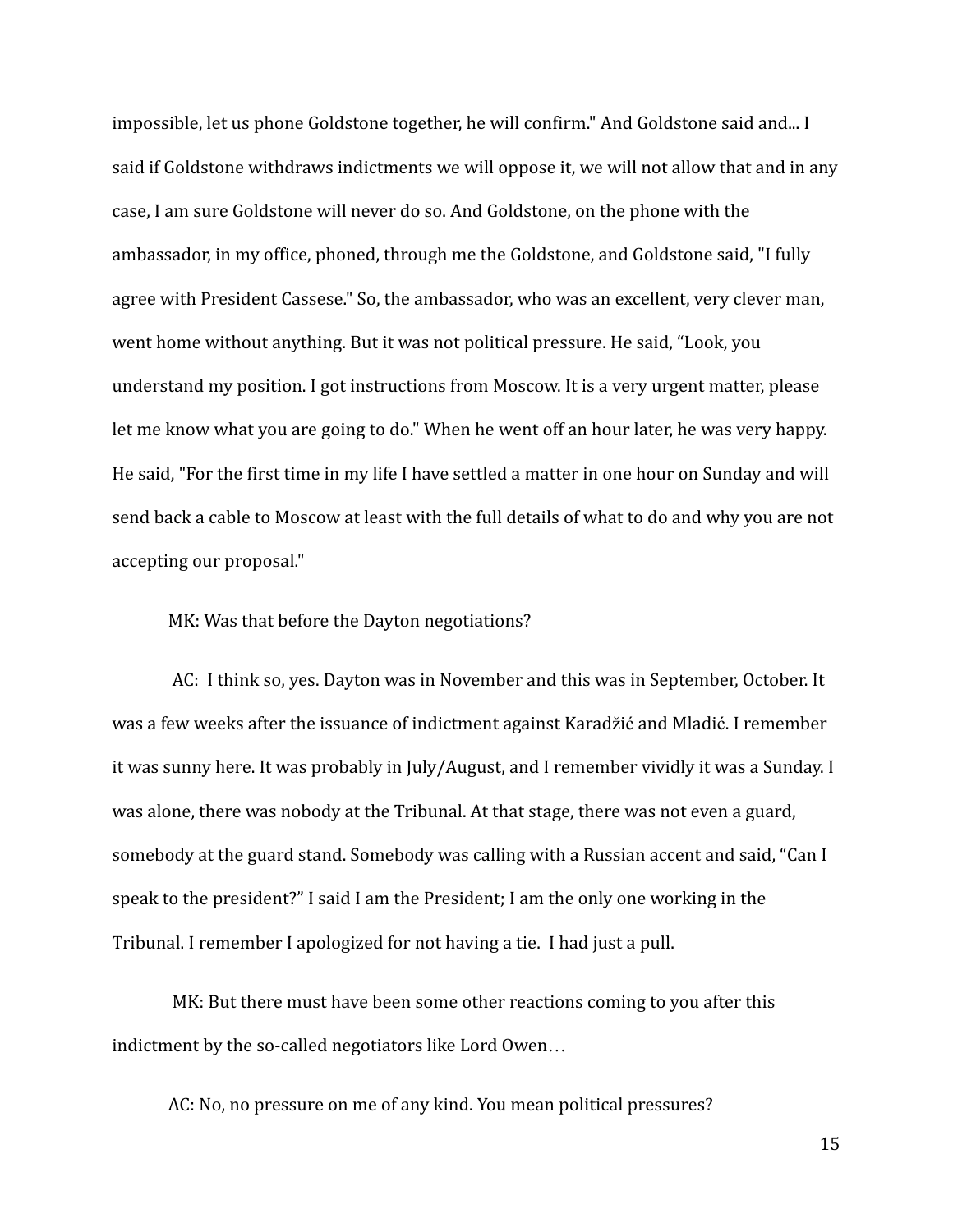MK: I mean, just negative reactions or comments by the people who negotiated with Karadžić and Mladić, who said: "With whom are we going to negotiate now?" Did they express this?

AC: Not to me, never. As I say, there was no comment to me by the politicians or diplomats about the action of the Tribunal. No comment and no interference by any country except for this episode of the Russian Ambassador. But otherwise, as I said, no. Probably they made comments, but they knew we are all tough, that we would not change our minds. I, in particular, would not change my mind. Also, because they knew probably through their own channels that on the contrary, I was pushing some countries to make NATO forces in Bosnia and Herzegovina more forceful, more cooperative with the Tribunal.

MK: What was the most important factor which brought the change in the SFOR attitude, starting with the arrests in Prijedor in July 1997, only a few weeks after the arrests in Eastern Slavonia by the UN?

AC: I really don't know of any major political factor. I thought, but I may be totally wrong, this was a combination of the American and the British foreign ministers or probably... I really don't know. There was a lot of pressure on Croatia at that stage. Probably as a matter of being unbiased they thought they should arrest somebody in Bosnia and Herzegovina to counterbalance what they were doing in Zagreb. You remember, at that stage, the Americans were really heavy-handed with Croatia and the Croatian authorities were fed up and eventually they pushed Blaskic to surrender. So, therefore, probably, this is guesswork. Probably you know better. I did not see any sudden change. The whole process started in Dayton which sooner or later had to lead to something, somewhere. Probably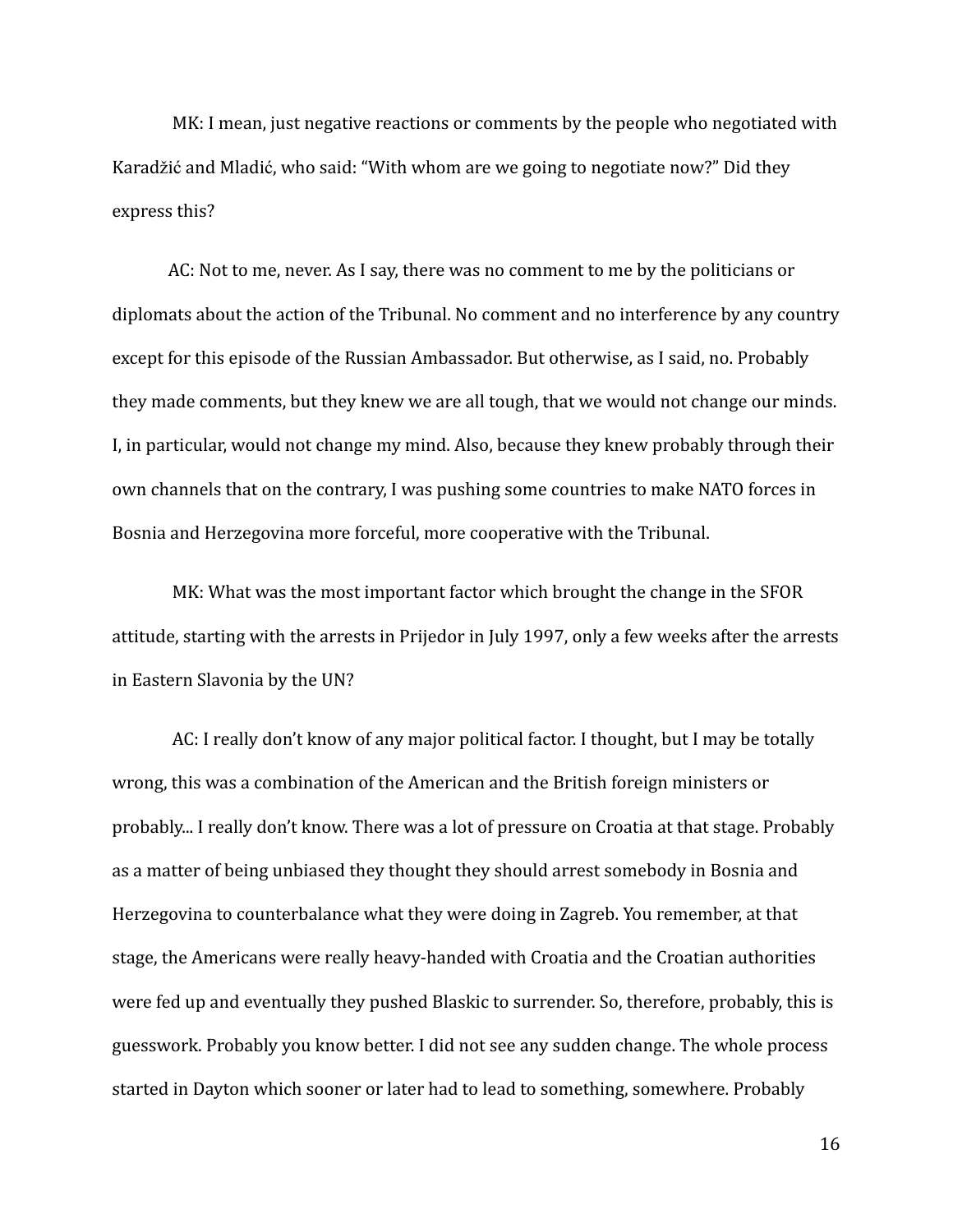also the action by Louise Arbour. She was very good, extremely effective. I had no role. I don't think I played any role, positive or negative.

MK: Then you became a trial chamber judge, the presiding judge in two trials or more.

AC: More, I had Dokmanović, Kupreškić, and the one on torture, Furundžija. Dokmanović, Furundžija and Kupreškić, and I was in Kovačević. He died. Bad luck. I hope they don't think I am sort of an evil eye.

MK: Dokmanović trial was over and you once said the judgement was written.

AC: It was ready and complete.

MK: Give me the full story about how you felt. The trial was over, you wrote the judgment and suddenly this judgment cannot be delivered.

AC: I was, first of all, terribly sad because of the suicide by Dokmanović, because you know you feel guilty. Also, because during the trial I had felt a lot of sympathy for Dokmanović. I didn't think he was a major criminal. Not at all. Also, because you know, he gave evidence in court. It was very clear that he was a minor character in the whole drama, in the whole tragedy. He was really a minor character. He was not on the same statue as Šljivančanin and the other people indicted. He was mainly a politician, got caught in a struggle which was much bigger than him. He was very honest when he spoke and gave testimony. And also, psychologically for me, it was very sad to know that he had committed suicide. I felt almost guilty. Why? Because, during the whole trial, it was very clear that he was depressed. He looked depressed, I know depression, I myself am very often depressed,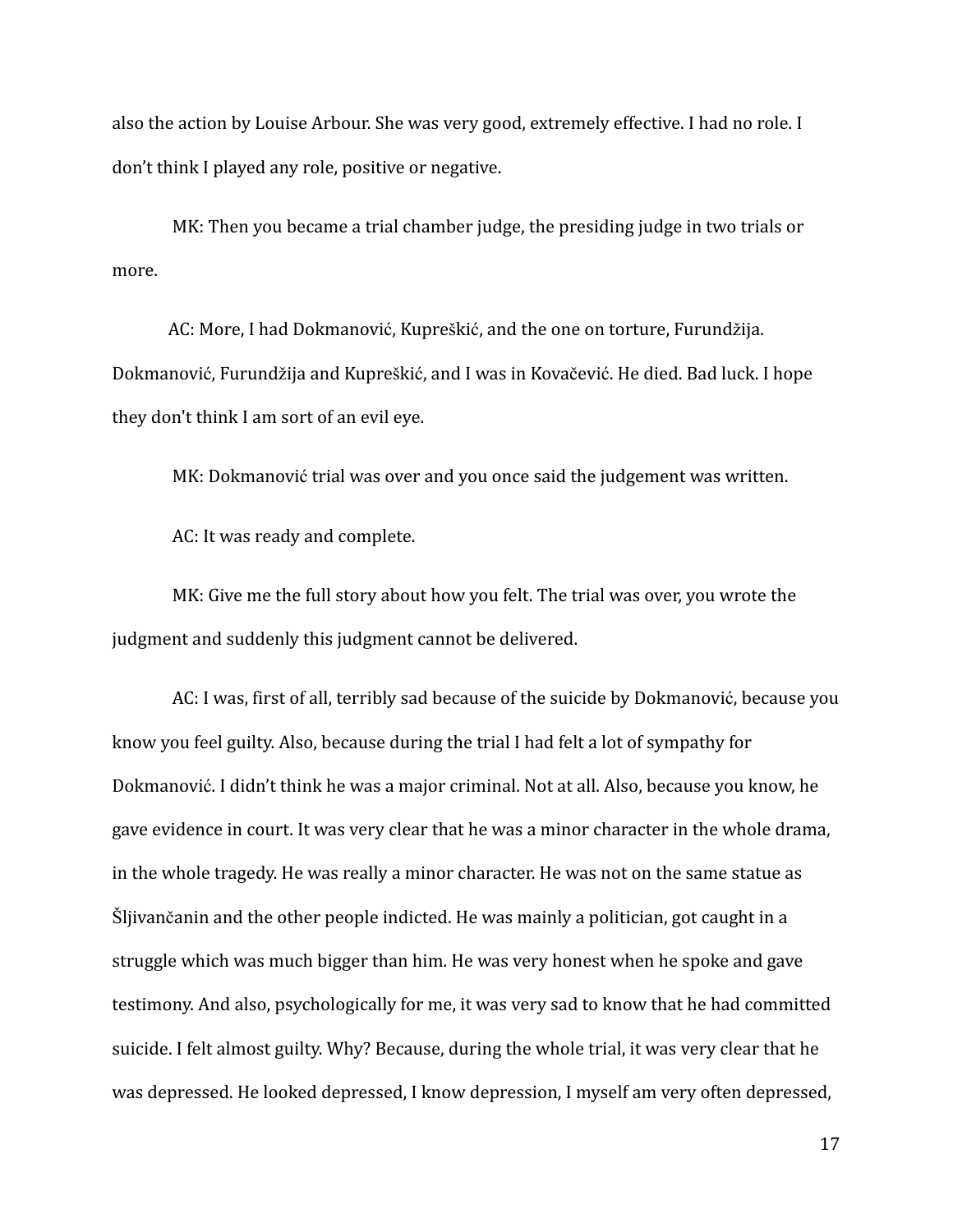so I know from inside what it means. And he was really dejected and low.

Then when he decided to give evidence, he changed completely. He became almost gay and content, happy, satisfied, and he started looking at me and the judges. Very often he didn't look at the judges or the prosecutors or the defense counsel. He always looked down. And then all of a sudden, he started looking at you and we had this eye contact. And he was excited. I said look, how wonderful, this man probably is delivering himself of a heavy burden and probably he feels that he is coming to the end of this ordeal because clearly, it was an ordeal for him. It was very tough to go through this trial. Because of the evidence we got, terrible evidence - witnesses, photographs of people dead, of course about what happened, not necessarily about him – whether or not he was guilty. And then I realized that he was happy because – in retrospect, I understood that he was happy because he had decided to kill himself. So there for me, it was really a disaster – psychologically – because I was so sympathetic to him, also I was so unhappy because the judgment was ready.

I was punished in a way – because we had written the judgment in English, we were unanimous, the judges, and since I'm so obsessive I thought let us give a lesson to the other judges and show them that we are able to issue the judgment simultaneously in English and French. So, I went to the head of the translation unit. She said I will put the French team at your disposal, they will work day and night. So, we spent a lot of time having the whole judgment into French. And just a week before the delivery of the judgment he killed himself. I've tried to see whether we could salvage something of our judgment. I sent the letter to the prosecutor and the defense counsel. At that stage, McDonald was the president and she said, "I don't agree with you that we should issue something on the facts". And probably she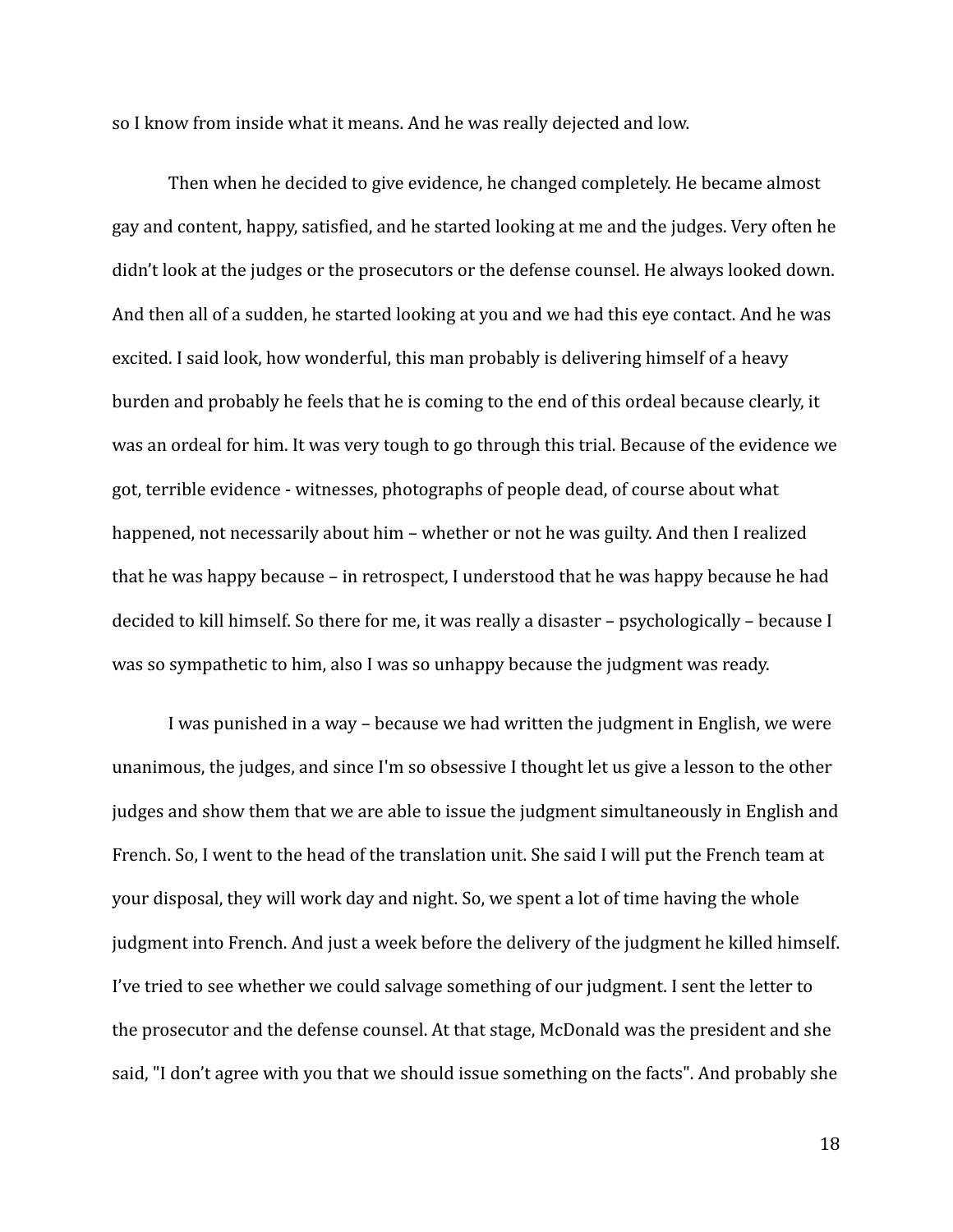was right. I said "In any case, I will consult" because I was so sorry, you know. We had a wonderful judgment, unanimous, very well written in two languages and it was to be put in the wastepaper basket. Fila said "I agree with you if you want to issue" – without saying whether he was guilty or innocent – only the other legal parts and facts. Fila said "I agree" and Arbour said, "No, I totally disagree, you are wrong, you should never". So I said "All right, I will bow to.." Because I needed the consent of both parties. So, it's in my files but nobody knows what we'd said and I think we made a very good judgment – wise and well balanced. Only we three judges know and the interpreters and the translators.

MK: Now we are going to have a new Vukovar trial, since the three are now in The Hague.

AC: This will be a rerun of what happened then...

MK: Šljivančanin, Mrkšić and Radić...

AC: We saw him so many times, there were so many tapes. Many times. He was always there.

MK: Now, the other judgment, in the Kupreškić case. How does the judge feel when the Appeals Chamber overturns his...?

AC: Again, you want me to be honest, candid - with mixed feelings. Why? On one hand, you are happy that you were wrong and therefore three men are acquitted. Because, of course, it's a joy to know that somebody who has been regarded as guilty is now acquitted because actually, he is innocent. So, in a way - happy. But, also, and that's why it's mixed feelings – incredulous. Because we, three judges, we were unanimous on each line of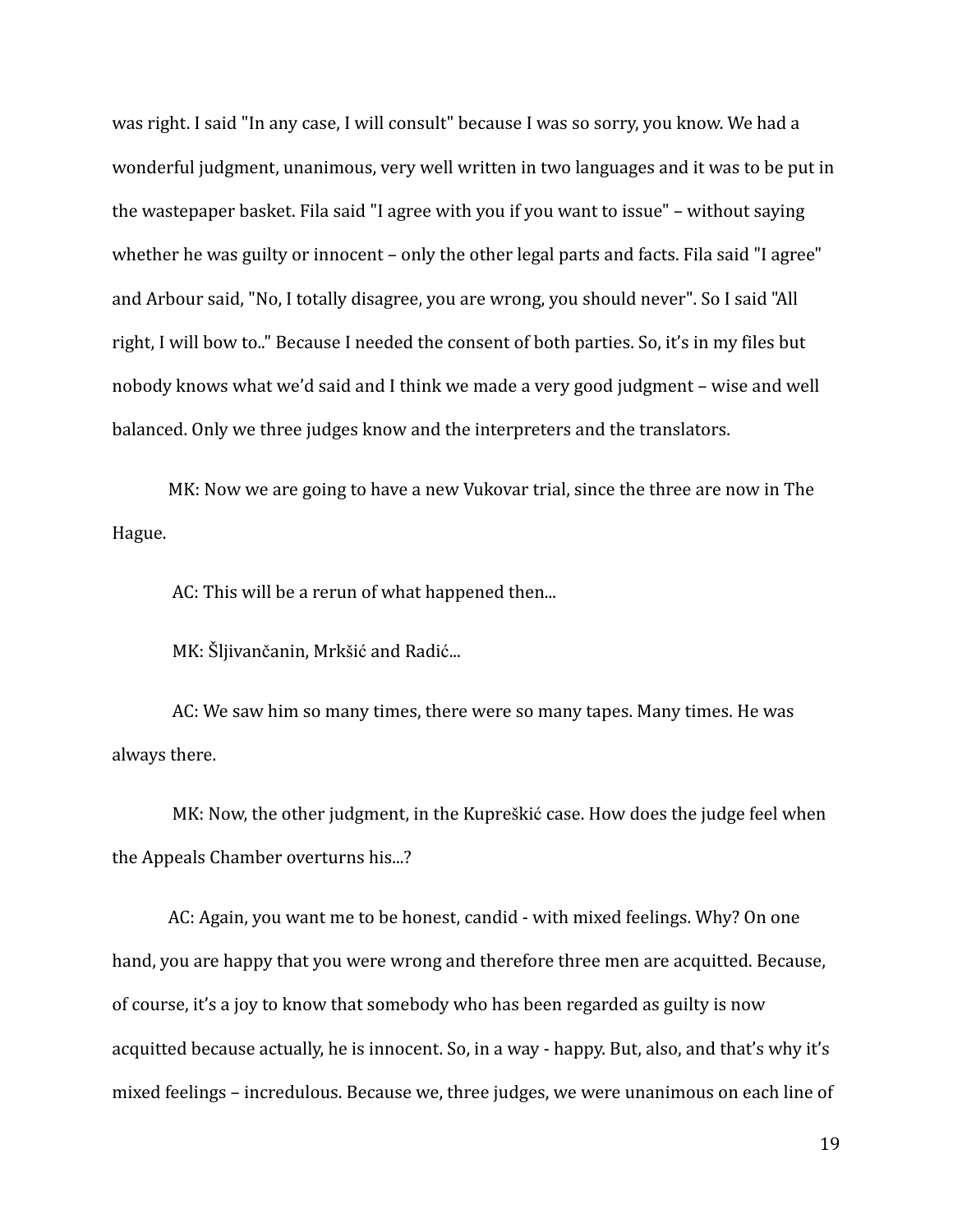our judgment. Each line was agreed upon by the three judges and in each line, we felt there was compelling evidence about the guilt of the two brothers and the cousin. So, therefore, as I say, incredulous because I found and my two fellow judges, who are extremely competent, probably better than me, not probably, without any doubt better judges than me because they have a lot of judicial experience, May and Mumba, we all agreed on any, as I said, any line was agreed, but we felt the evidence was so good, so solid to show that they were not guilty of the horrendous crimes of which they had been accused by the prosecutor. Not at all. They were guilty of, in our opinion, of minor crimes. That's why they got light sentences. But, as I say, I bow to the Appeals Chamber and, as I said at the end, I'm happy that we were wrong. It's a good sign that the Tribunal works very well. Namely that I mean, five judges can decide, unanimously, that the three judges unanimously were wrong. Very good.

MK: You were the president of the Appeal Chamber which decided in Erdemović case and you set the criteria, the ground for the interpretation of the importance of the guilty plea for the Tribunal. Can you give us the substance - why is the guilty plea important for the Tribunal and for the victims?

AC: Well, for the Tribunal, I think mainly because to prompt an accused to plead guilty means that you save a lot of money and suffering to the victims and probably to the accused as well, because as I say trial proceedings are horrible for everybody, terrible trial, trial in a sense of the ordeal. In a way you save money, also. If he pleads guilty that means you have only the sentencing. And for the victims as well because in a way the victims don't have to give evidence and they suffer again very often when they give... Well of course you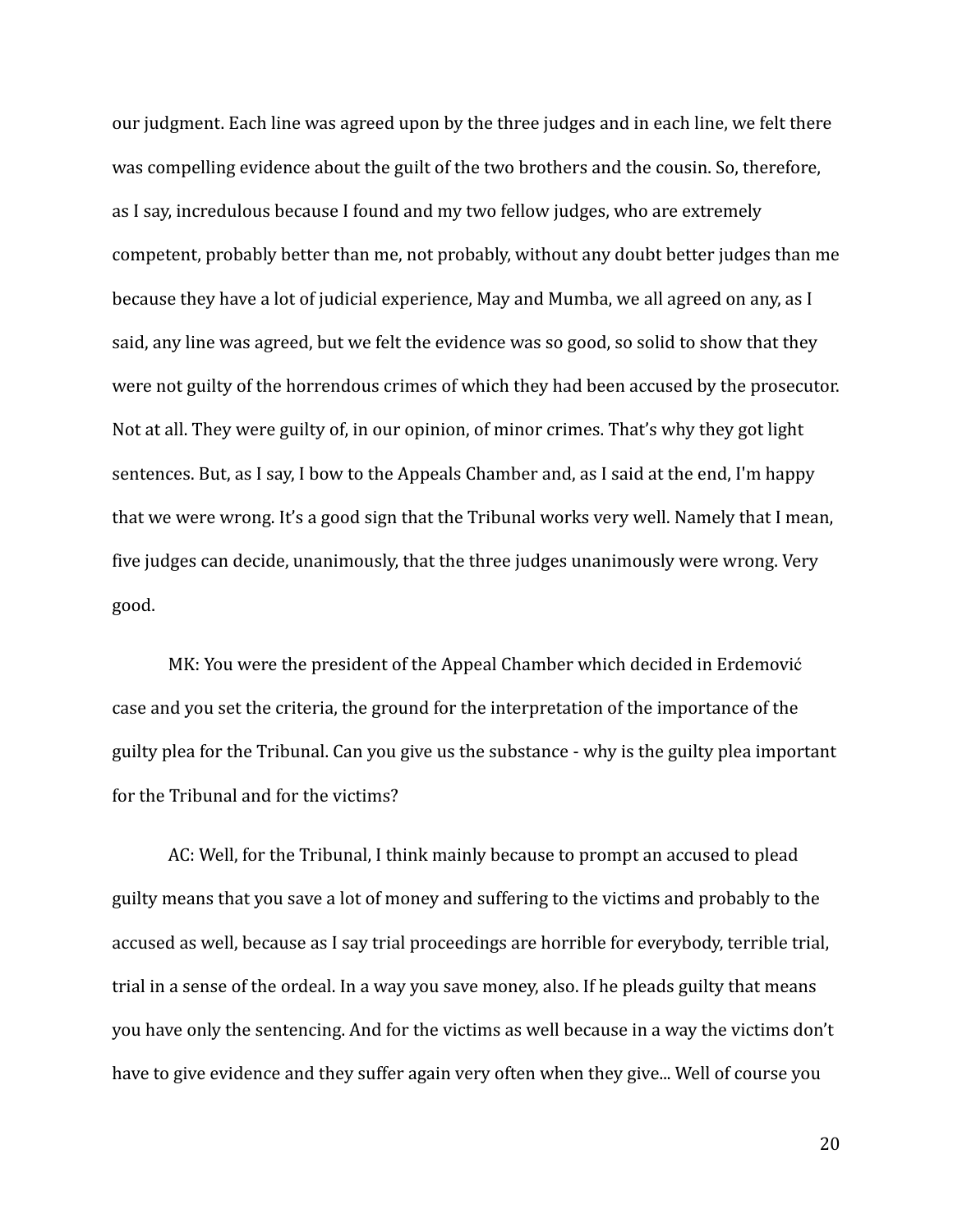can say there is a sort of cathartic process because they give vent to their emotions, but they also suffer to see what they consider as the guilty man, the culprit there. So, I think the guilty plea proceedings are very important and are the key to criminal proceedings in common law countries. You know that in common law countries most of the time people plead guilty so 90% of the cases are disposed of by guilty pleas and you can concentrate on major cases. I think it's important. This was proposed from the outset. The Appeals Chamber in Erdemović simply defined the rigorous strict conditions required for the guilty plea to be acceptable. Namely, you must be sure that the indictee who is pleading guilty is fully aware of the consequences of his plea. He must be aware that he will be then put in prison, sentenced, and put in prison.

MK: Do you see an element of trade between the accused and the prosecutor in this, you know, trade - I'll give you this...

AC: You know, we've discussed this matter in February-April 1994. when we adopted the Rules of Procedure. The common law judges said we should have a guilty plea. We had a huge discussion and we decided that we would leave this matter to the prosecutor. We said: "Look, can you have a guilty plea when somebody is accused of such horrific crimes?" You can have a guilty plea in the UK or US or in my own country, in Italy, when you are accused of a minor murder or theft or robbery, but you know genocide! Can you make a trade-off with the prosecutor in the matter of genocide? We felt that this was not very good.

On the other hand, it may be helpful to speed up the whole process of reconciliation and finding of guilt. So, in the event, the compromise was to accept the guilty plea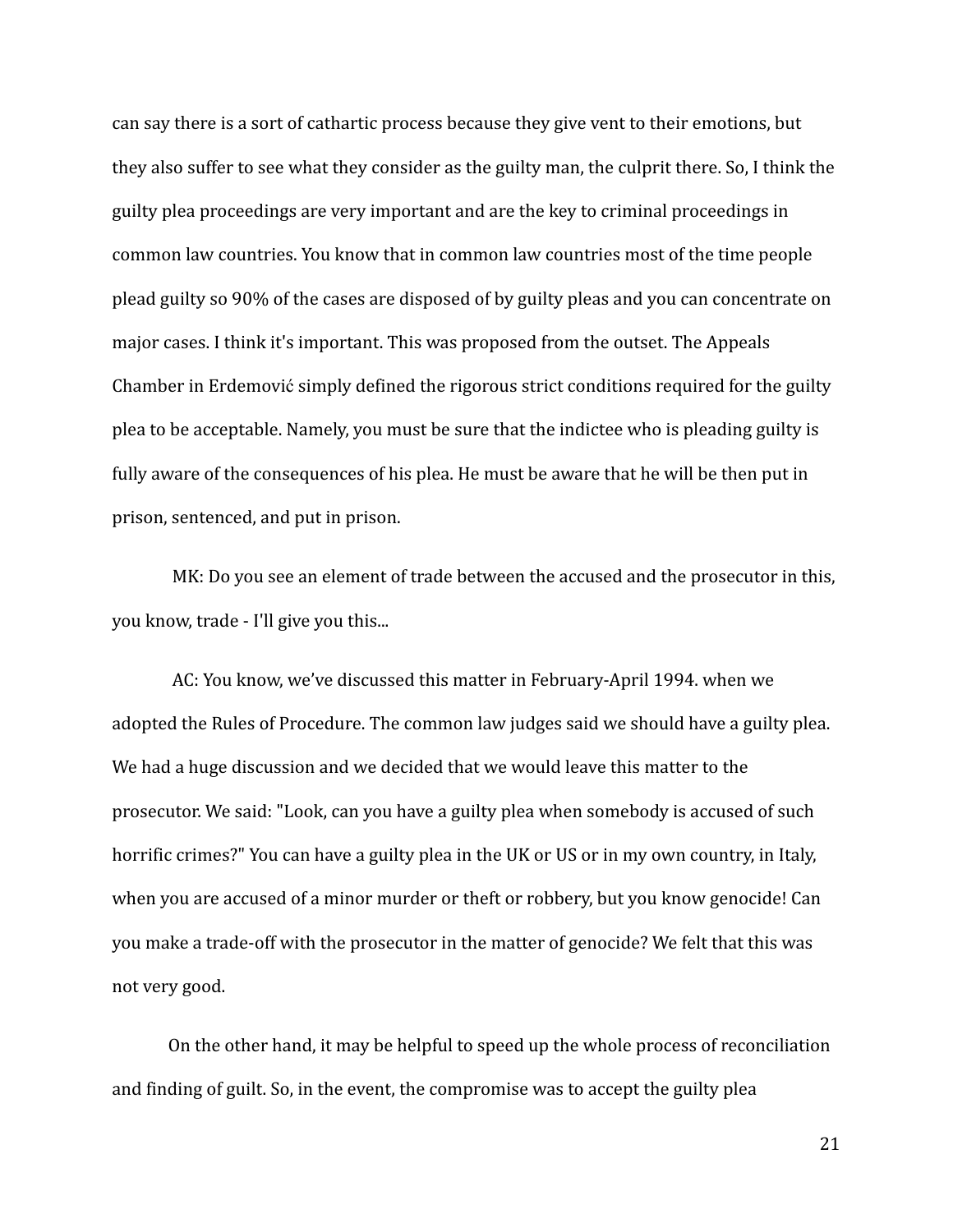proceedings but to leave the whole matter to the prosecutor. We said we don't want to get our hands dirty. Let us leave the matter, this dirty job to the prosecutor. If the prosecutor wants to make a trade-off, a compromise with the accused, it's his or her job and then we will say whether we can accept this sort of compromise. Namely, whether we can say we don't want a trial proceeding. We may decide, we thought, in the interest of justice one could even think of rejecting. No, it's no longer possible now, but the judge is not bound by the guilty plea. He can go on because you can feel that in the interest of justice it will be important to have trial proceedings proper, not just the sentencing proceedings which are very short.

In any case, I think, I mean it's a guess, I'm guessing now, of course, the prosecutor and the indictee reach a compromise. I assume this happened also in the case of Plavšić. It's very clear if the prosecutor withdraws some charges and proposes a relatively light sentence, that means that the other party - the indictee - has promised first of all to cooperate and then to plead guilty. These are the two things that the indictee can promise: "I will avoid a huge trial, a lengthy trial and then I will also help you to find, I will testify against somebody else."

On the other hand, you know, why do you need factual evidence? If he himself says: "I am guilty" and you ask him: "Are you aware that you are pleading guilty to terrible crimes which may involve the heaviest penalty" - why do you need evidence? I mean, this is the chief evidence - confession, admission of guilt by the indictee. I would say this is top evidence. Unless he is crazy, totally crazy. That's why we decided one of the conditions that you have to establish that he is compos sui, as we say in Latin, namely that he is fully aware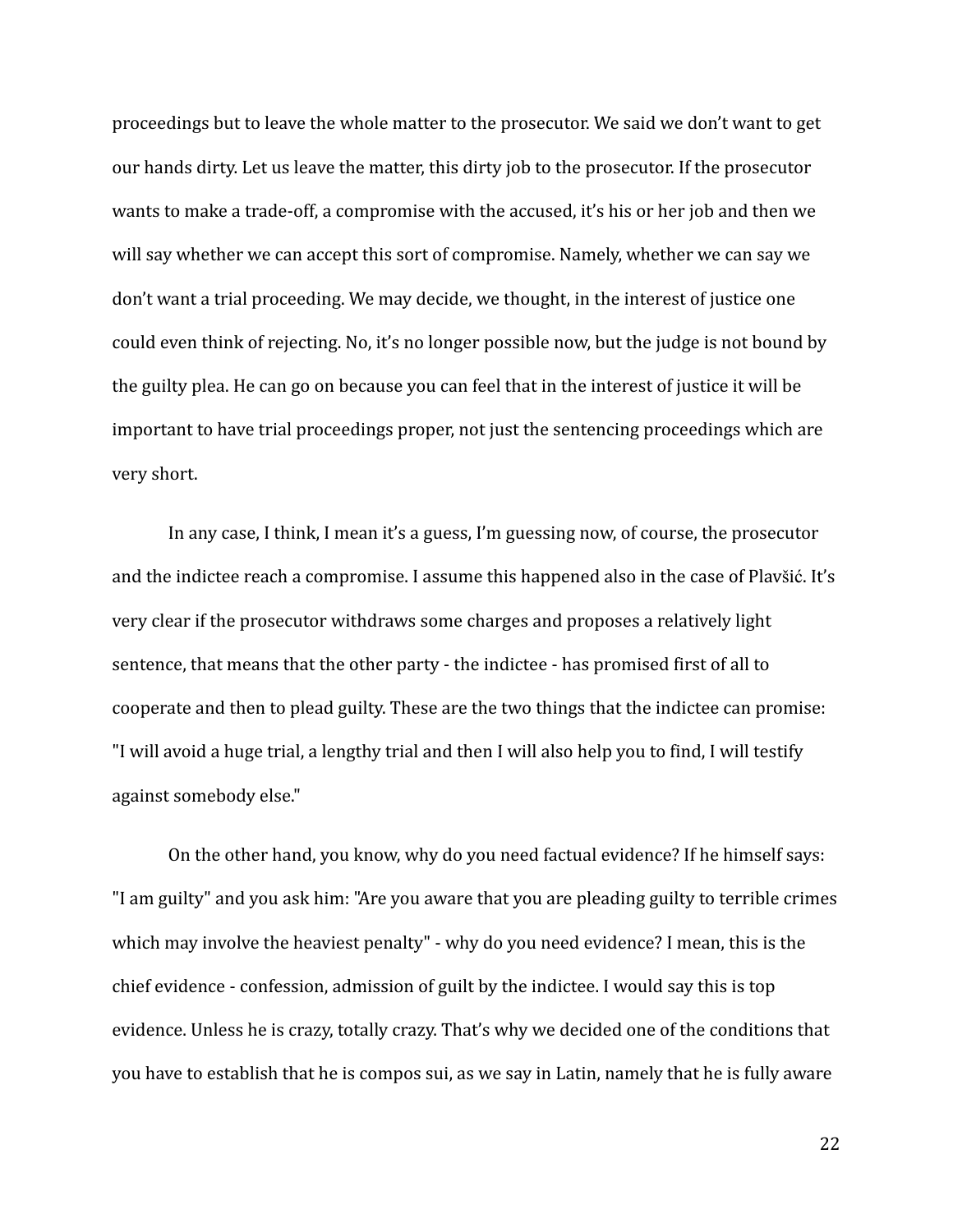of his own mind, he is the master of his own mind and feelings and aware of the legal consequences. I would say there is no point in having evidence if the prosecutor is satisfied that…

MK: The mission of the Tribunal is not only to condemn the accused but to establish the facts which will prevent the revision of history and denial of the crimes. That is why the factual basis, the facts that the accused admits, which are the part of the crimes he admits, are so important, they prevent the revision of history, denial.

AC: No, I don't agree, because what you do without, in the case of the guilty plea, is not the facts, the facts are set out in the indictment - what you do without is the evidence. You just say: If the accused admits to those facts, he admits he is guilty of those crimes. We don't need the evidence, witnesses, and so on. But for history, the indictment is the record, the record accepted by the accused. So, therefore for history, it is not so bad. Unless you have a big trial involving not minor defendants but key people. If Milosevic had pleaded guilty probably the judges should have rejected that guilty plea. Because it was so important to establish the chain of command, whether he had issued orders and so on. Let us assume that he had pleaded guilty. You never know. Let's assume Karadžić is arrested, comes to the Tribunal, and pleads guilty, and he tries to make an agreement with the prosecutor so that he gets not a life sentence but say 25 years imprisonment. I don't know. The judges in theory could reject. It is a moral issue to see to what extent it is necessary to establish the facts. If the facts have already been established through other trials, against Krstić and other people, why do you need a trial against Karadžić if he pleads guilty? It is a question of balance, I think.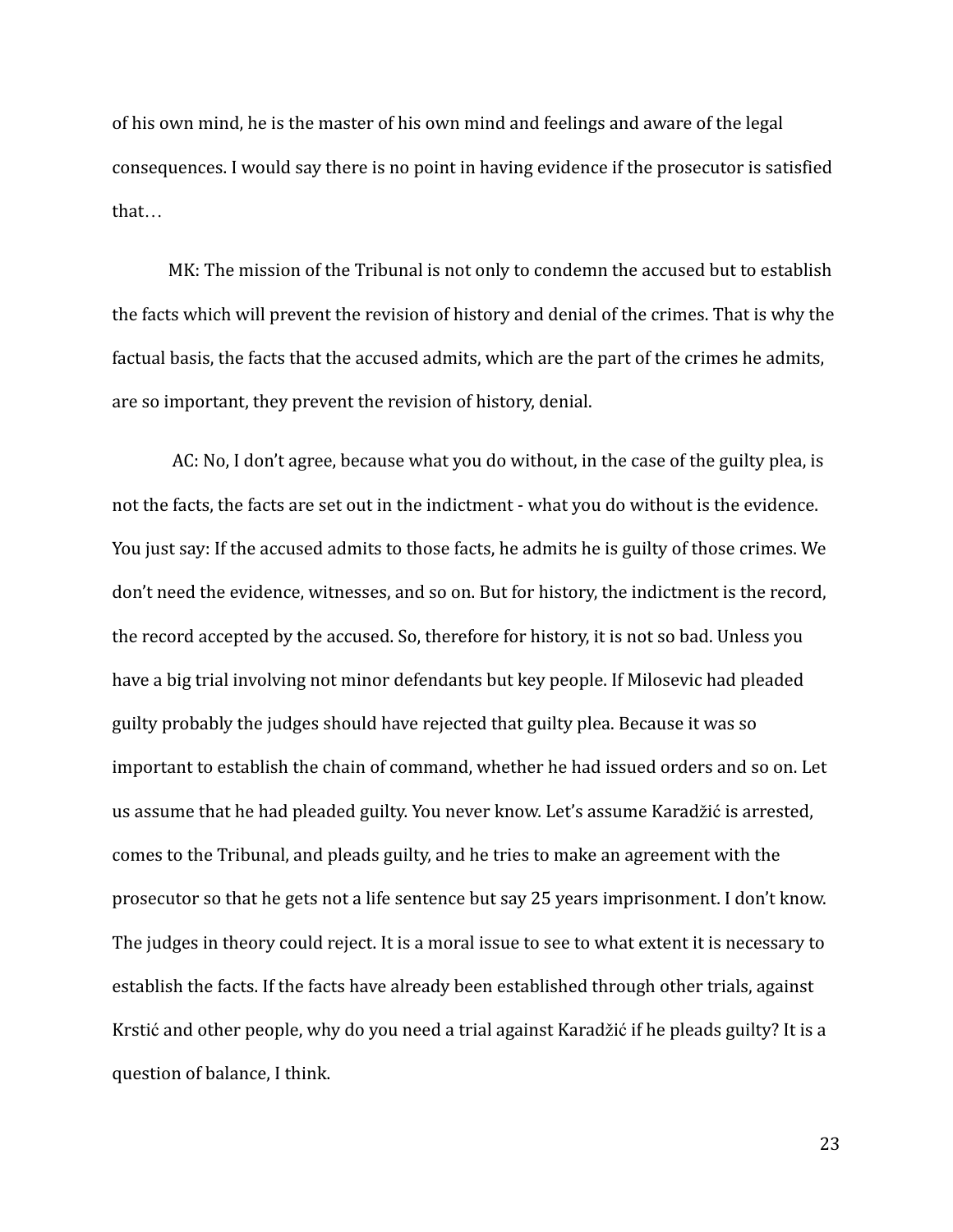MK: You mentioned Milošević. Have you seen him in the courtroom?

AC: Not yet, only on TV.

MK: As the first president of the Tribunal, how did you feel the moment when you heard that he is coming?

AC: I was very happy that he had been arrested and unhappy about the way he was coming. Because of the reasons for his arrest, the pressure by the Americans, a sort of blackmail by the Americans to Đinđic – either you arrest him, or we withdraw the money.

MK: But you were the one who, as the president, pressured the Americans to put pressure on the Croats and the Serbs.

AC: You're right. I know I am not consistent, but probably at that stage, it was so important to arrest some of the key people. I would say that later on probably it was not so necessary. Particularly with the top men. I felt a bit uneasy about the way this result had been achieved. I know. Also, because it was no pressure from the international community. What I was asking for in Florence in June 1996 was that the whole international community put pressure on politicians and military leaders in Bosnia and Herzegovina and Belgrade. Not one or two countries. I am for a multilateral action, against any unilateral action by somebody. It's particularly when this somebody is inconsistent on matters of international criminal justice.

MK: Do you know that Milošević is using your arguments, he wrote it somewhere, he quoted you two or three times.

AC: I was not aware of that. I should get hold of the record. Because this is what I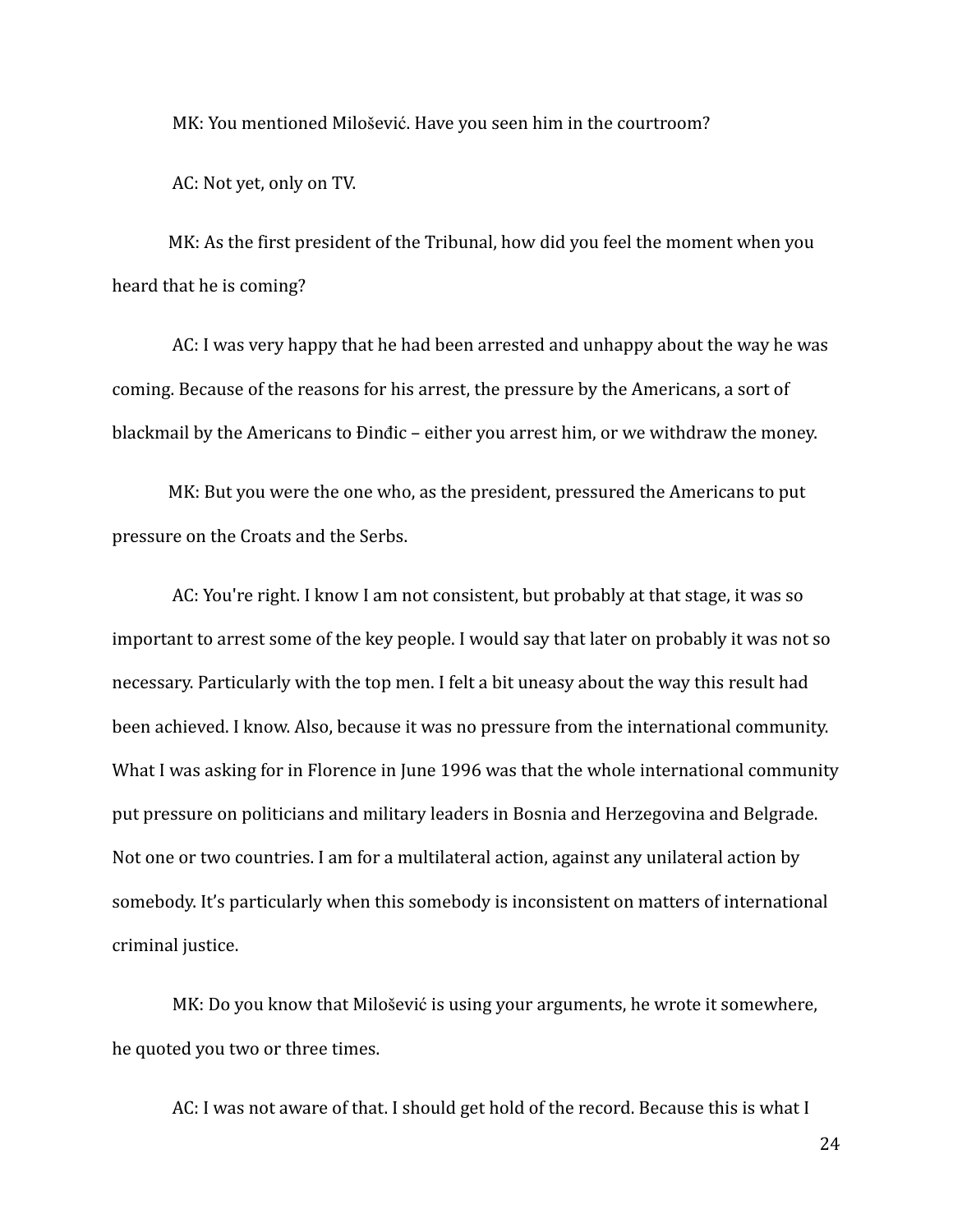had said that I was not very happy about the way. You can express your evaluation of events. The end result is good, positive - his arrest and the fact he is standing trial is a very positive development.

MK: At the beginning, one of the catchphrases you used was that the Tribunal will be the voice of the victims. After 10 years, what do you think the Tribunal has done for the victims of the crimes in the former Yugoslavia?

AC: Probably not enough. But I would not put the blame on the judges or the prosecutor. Probably it is too difficult. Probably to help the victims you need to help them psychologically, not financially, of course, I am not thinking of that sort of help. So, psychological support. And also help the whole process of reconciliation which goes through the sort of emotional delivery of traumas, a sort of trauma inside the soul of people who have suffered. This can happen probably if trials are conducted on the spot – in Belgrade, Sarajevo, Zagreb, in other towns. Direct visibility of the Tribunal. This is not the fault of the Tribunal if it has not gone to hold hearings in those towns. You know that in Kupreskić we decided to go to Ahmići and we had prepared everything and the evening before the day we had to depart very early in the morning, it was canceled for security reasons. I don't know. I have never shared these security reasons. The security officer said: "We can't risk the lives of judges who have the status of under-secretary generals". I said I don't care about my legal status, I would like to go there, see the place, and be seen. Because we would go there with the defense counsels, the accused, or without the accused. To be seen by everybody that we were trying to be fair. Security reasons. Booby traps on the road. I think this is ridiculous, but these are military people, security people who in a way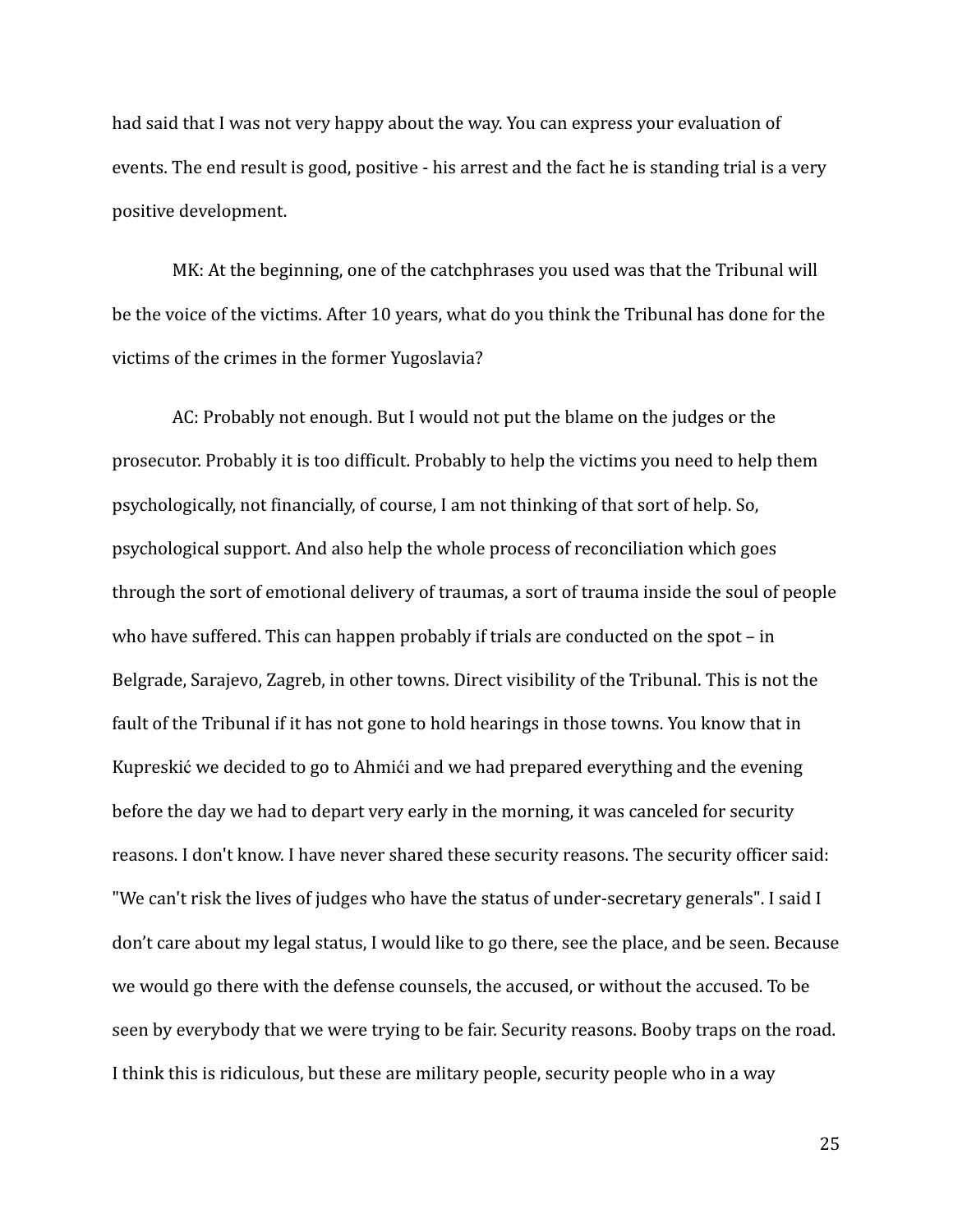prevent the Tribunal for this obsession with security from going there.

But you can probably do more for the victims if you go there, sit in judgment in Sarajevo or Belgrade for weeks, months and you show how you do justice. They can also criticize you. They can attack you: "You are not a fair Judge. What you're saying is not fair." Why not! If you can come to court, not through the TV. I think this is probably the only way. To have visibility. Otherwise, what can you do for the victims apart from financial help? You cannot set up a unit of psychologists to go there and help them. It is not this. The question is the emotions, the tragedy that they are living every day inside. I am thinking of the lady who was raped not by Furundžija but by the other man who was with Furundžija. This lady, this Muslim lady's life has probably been destroyed. What can you do for this lady? Probably help her psychologically but if you do justice and everybody knows the justice has been done – I don't know. Probably it is impossible to help that poor lady. She was a wreck when she came to the court, it was horrible to see her psychological and physical conditions after being raped for three months. But you are right, this is one of the many defects of the Tribunal.

MK: You have heard many victims in those trials, what are the effects of their stories on you?

AC: Oh, devastating of course. I remember once – you know judge May, he is typically British, has a lot of self-control, and I remember in Kupreškić once I saw tears on his face. I mean even May. To me, it was horrible because I had controlled myself. I could not allow, as the presiding judge, to cry in court. Because if you see some witnesses, they are credible - of course, if they are not credible you don't share their emotions - if you share their emotions,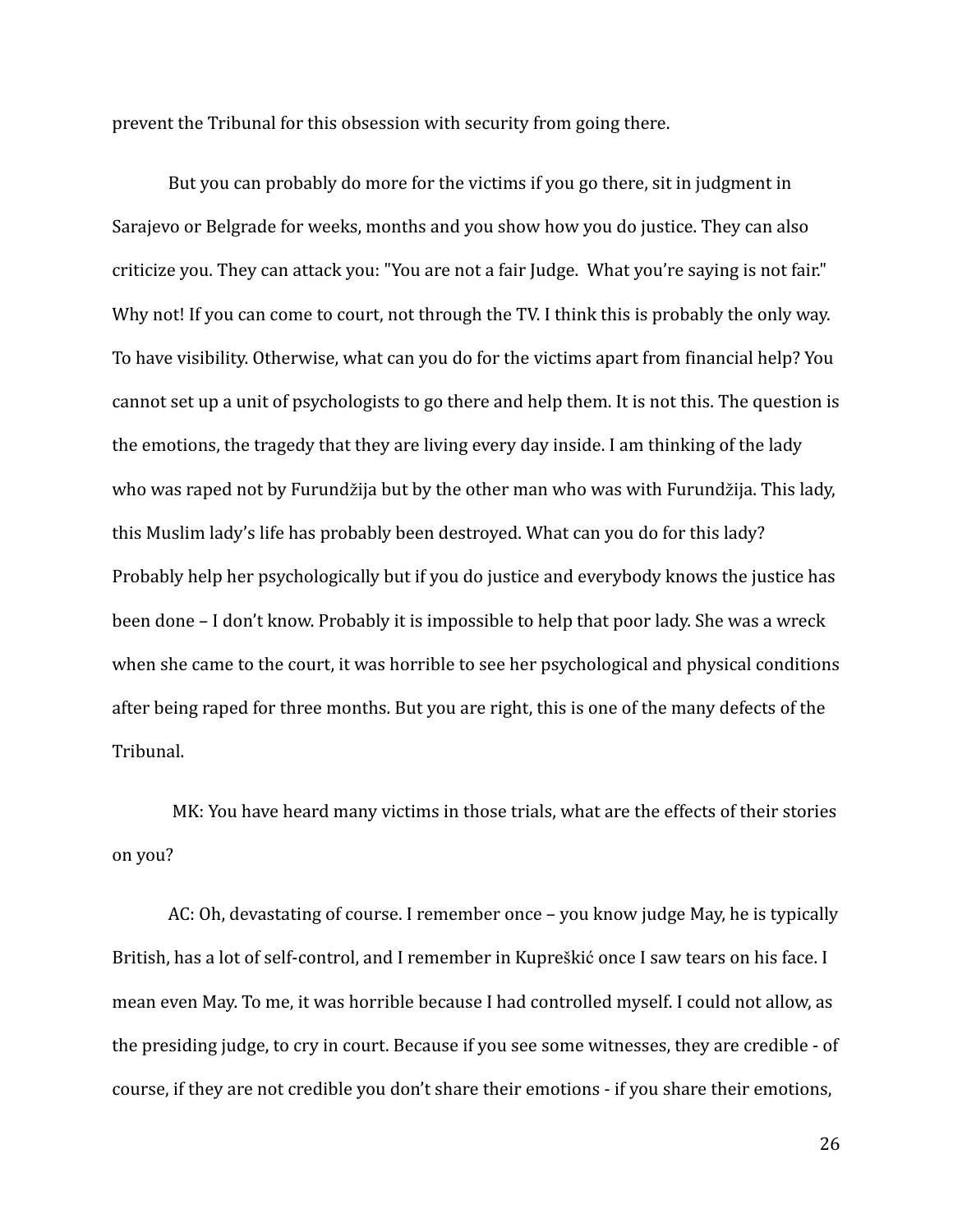you can't help crying. Now a judge is not expected to cry in court and there were at least on one occasion, not only me and Mumba, weak people. Mumba and I were probably weak, fragile psychologically. But May, who is very strong, had tears on his cheeks. So this is devastating. You can't help sharing what they tell you. The feelings. Also, I remember in Dokmanović it was terrible to see. Particularly the mothers of young people killed in Vukovar. They came with their pictures, you know, photographs: "This is my son, this was my son. 20 years old, now buried in this mass grave." And they were crying. And this is, again, devastating.

MK: Do you consider this is really a miracle - this Tribunal?

AC: Well, a miracle – it's too much to say a miracle. I think it is really surprising, astonishing for something that was established as a sort of device destined to die. It was very clear. Very clear. I immediately realized here in The Hague in 93, that it was a diplomatic pretext. Nobody really thought that it would work. Now it is working so well. It is a huge success if you think how well it is working.

I don't say a miracle because I am a non-believer. I was brought up a catholic, but I don't believe in miracles. In the gospel, what Jesus Christ used to call a miracle was something else. I don't like the word. I'd say it is extraordinary and unbelievable. Probably because of the combination of so many good people. There were many people who worked very hard. How many Sundays I spent in court, here at the Tribunal seeing a lot of young people. There were dozens, hundreds of people working on Sunday for free. Not paid to work, and they were there just for the sheer love of their job. These are wonderful professionals. A lot of young people working hard on Saturdays and Sundays everywhere in